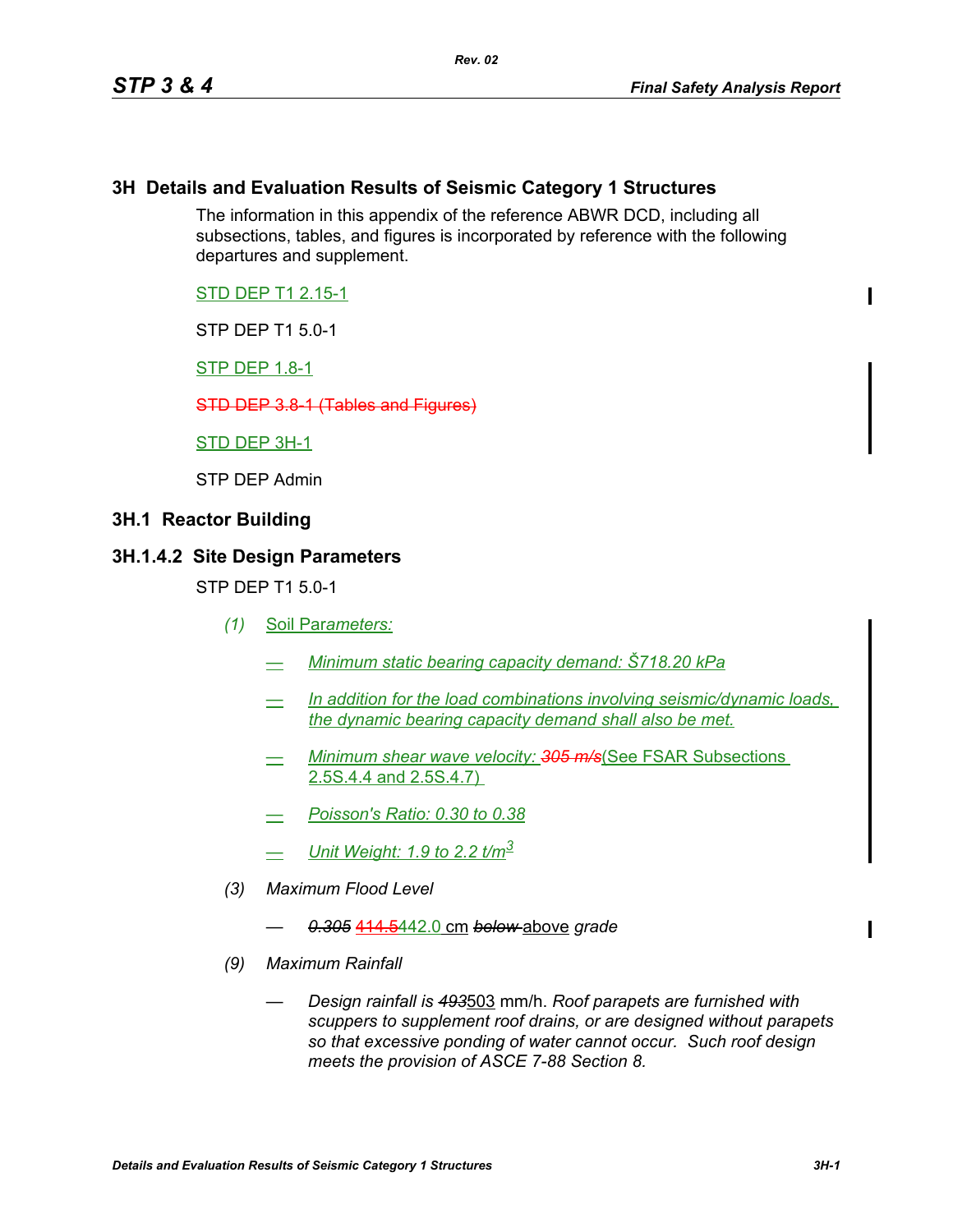# **3H.1.4.4.3 Liner Plate**

# STD DEP 3H-1

- *Liner plate for RCCV in the wetted area shall be stainless steel conforming to ASME SA-240, Type 304L.*
- *Liner plate for the RCCV in the non-wetted area shall be 6.35 mm thick and conform to ASME SA-516 GR. 70.*
- **Liner Anchors: ASTM A 633 CR. C.** ASME SA-36.
- *Stainless steel cladding to conform to ASME SA-264.*

## **3H.1.5.2 Foundation Soil Springs**

*The foundation soil is represented by soil springs. The spring constants for rocking and translations are determined based on the following soil parameters:*

- *Shear wave velocity 305 m/s*(See FSAR Subsections 2.5S.4.4 and 2.5S.4.7)
- *Unit weight 1.92 t/m<sup>3</sup>*
- *Shear modulus 1.8 x 104 t/m3*
- *Poisson's Ratio 0.38*

## **3H.1.6 Site Specific Structural Evaluation**

The following site specific supplement addresses the structural evaluation of the site specific design parameters for STP 3 & 4.

As documented in Sections 3.3 and 3A.12, the ABWR Standard Plant Reactor Building (RB) seismic loads, wind loads, and tornado loads bound these site parameters for STP 3 & 4. As documented in Subsection 2.5S.4, the STP 3 & 4 site has an average shear wave velocity greater than 305m/s.

As documented in Subsections 2.5S.4.4 and 2.4S.4.7, the shear wave velocity at STP 3&4 site varies both horizontally in a soil stratum and vertically with elevation, and is lower than the 1,000 ft/sec minimum state in the DCD. A site specific soil-structure interation (SSI) analysis will be performed using the measured values of shear wave velocity, with appropriate variation to represent the variability at the site, and site specific SSE, to demonstrate that the results of the site-specific SSI are bounded by the standard plant results included in the DCD. This SSI analysis will be completed and the FSAR will be updated as stated in COM 3A-1.

The foundation spring constants for mat design are based on settlement calculations. In the development of settlement estimates, the representative shear wave velocity value for intervals within a soil column is only one input used in the derivation of the elastic modulus for layers within that column. Since this derived elastic modulus value is first adjusted for strain and then weighted with estimated values derived from either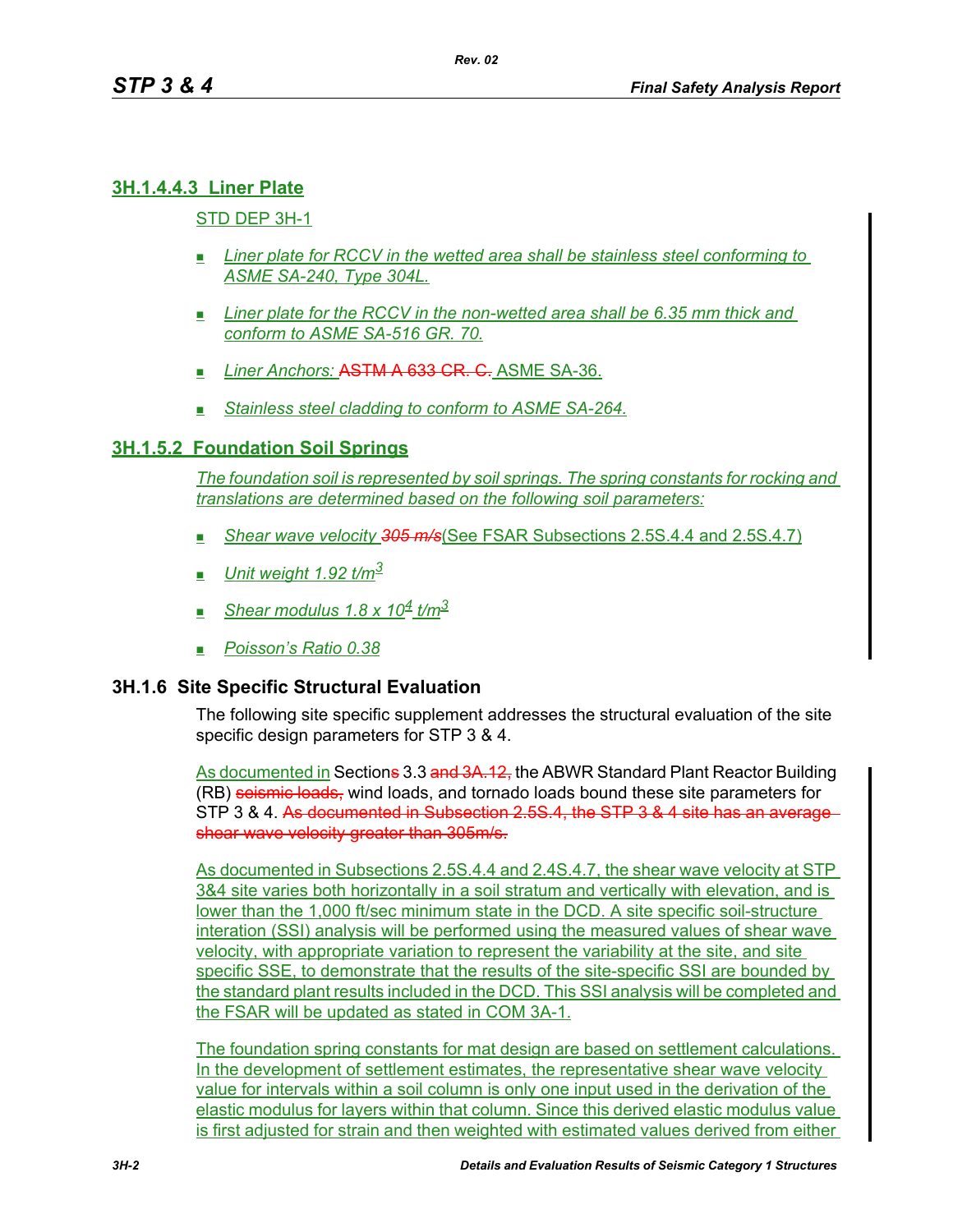SPT tests (for garanular material) or undrained shear strength tests (for cohesive soils) the effect of variability of shear wave velocity upon settlement calculations is significantly attenuated. Based on this, the foundation spring constants are also relatively insensitive to the variation in shear wave velocity.

As documented in Subsection 3.4, the STP 3 & 4 site has a flood elevation that is 414.5442.0 cm above grade. This results in an increase in the flood level over what was used in the ABWR Standard Plant, however the load due to the revised flood level on the RB is less than the ABWR Standard Plant RB seismic load, hence it doesn't effect the Standard Plant RB structural design.

Therefore the STP 3 & 4 RB utilizing the Standard Plant design is structurally adequate.

# **3H.2 Control Building**

STP DEP T1 5.0-1

## **3H.2.4.2.1 Soil Parameters**

- *Minimum shear wave velocity: 305 m/s*See FSAR
- *Poisson ratio: 0.3 to 0.38*
- 
- *Liquefaction potential: None*
- *Minimum Static Soil Bearing Capacity Demand:*
- Subsections 2.5S4.4 and 2.5S.4.7
- 
- *Unit weight 1.9 to 2.2 t/m3*
	-
	- *Š 718.20 KPa*

# **3H.2.4.2.3 Design Flood Level**

*Design flood level is at 0.30* 414.5cm 442.0 cm*below* above *grade level*.

## **3H.2.4.2.5 Maximum Rainfall**

*Design rainfall is 493* 503 *mm/h. Roof parapets are furnished with scuppers to supplement roof drains, or are designed without parapets so that excessive ponding of water cannot occur. Such roof design meets the provision of ASCE 7-88 Section 8.*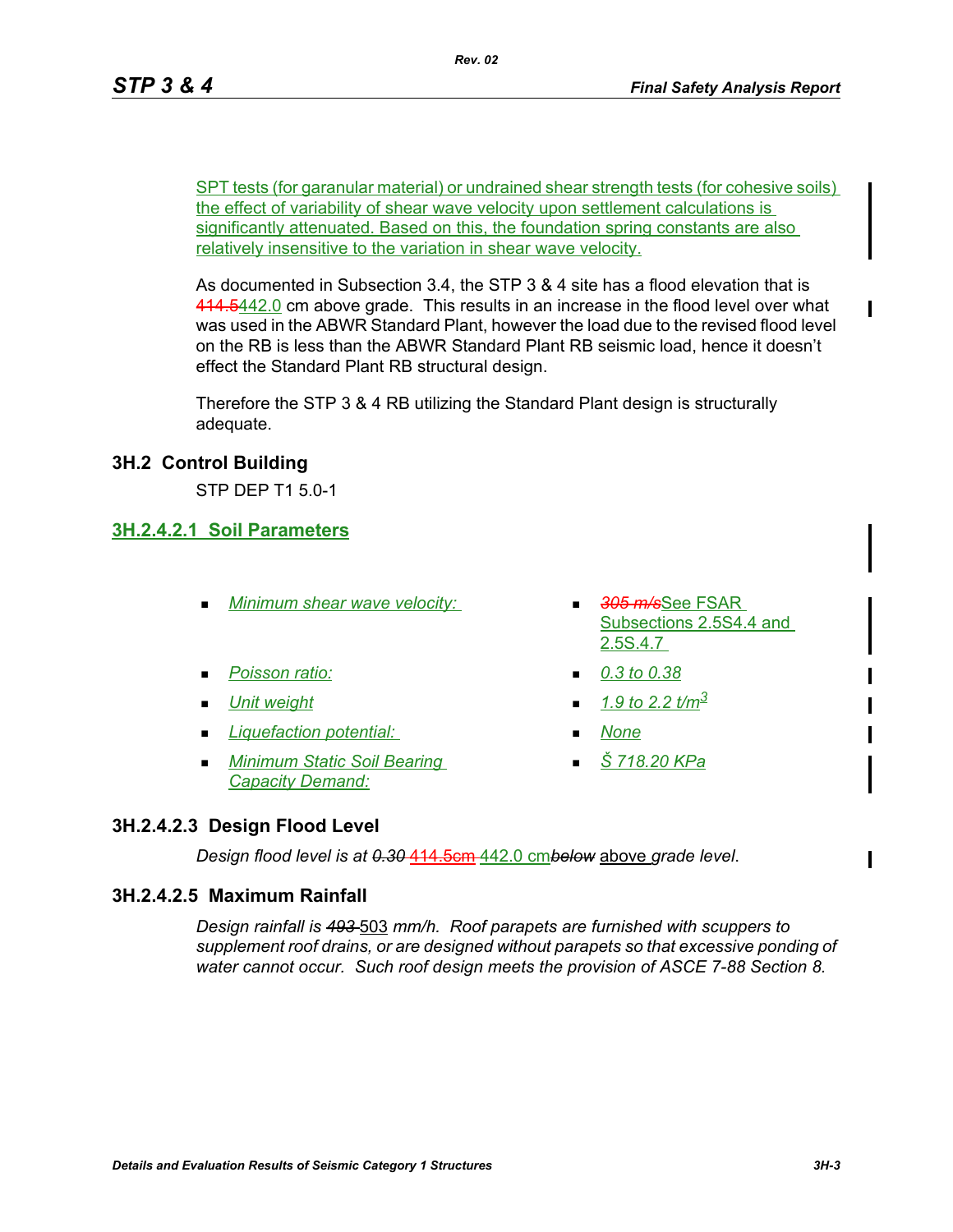# **3H.2.4.3.1.4 Lateral Soil Pressures (H and H')**

The following parameters are used in the computation of lateral soil pressures:

- **Dry unit weight:**  $\blacksquare$  1.9 to 2.2  $t/m^3$
- 
- 
- *Shear wave velocity: 305 m/s* See FSAR Subsections 2.5S.4.4 and 2.5S.4.7
- *Internal friction angle:* 30° to 40°
- 

# **3H.2.6 Site Specific Structural Evaluation**

The following site specific supplement addresses the structural evaluation of the site specific design parameters for STP 3 & 4.

As documented in Subsections 3.3-and 3A.12, the ABWR Standard Plant Control Building (CB) seismic loads, wind loads, and tornado loads bound these site specific parameters for STP 3 & 4. As documented in Subsection 2.5S.4, the STP 3 & 4 site has an average shear wave velocity greater than 305m/s.

As documented in Subsections 2.5S.4.4 and 2.5S.4.7, the shear wave velocity at STP 3&4 site varies both horizontally in a soil stratum and vertically with elevation, and is lower than the 1,000 ft/sec minimum stated in the DCD. A site specific soil-structure interaction (SSI) analysis will be performed using the measured values of shear wave velocity, with appropriate variation to represent the variability at the site, and site specfic SSE, to demonstrate that the results of the site-specific SSI are bounded by the standard plant results included in the DCD. This SSI analysis will be completed and the FARA will be updated as stated in COM 3A-1.

Shear wave velocity is not used as an input in the calculation of lateral soil pressures. Therefore, change in shear wave velocity has no impact on calculation of the lateral soil pressures.

As documented in Subsection 3.4, the STP 3 & 4 site has a flood elevation that is 414.5442.0 cm above grade. This results in an increase in the flood level over what was used in the ABWR Standard Plant, however the load due to the revised flood level on the CB is less than the ABWR Standard Plant seismic load, hence it does not aeffect the Standard Plant CB structural design.

Therefore the STP 3 & 4 CB utilizing the Standard Plant design is structurally adequate.

# **3H.3 Radwaste BuildingNot Used**

Due to the re-classification of the Radwaste Building substructure from seismic Category 1 to non-seismic, this subsection of the DCD, including all tables and figures, have been deleted.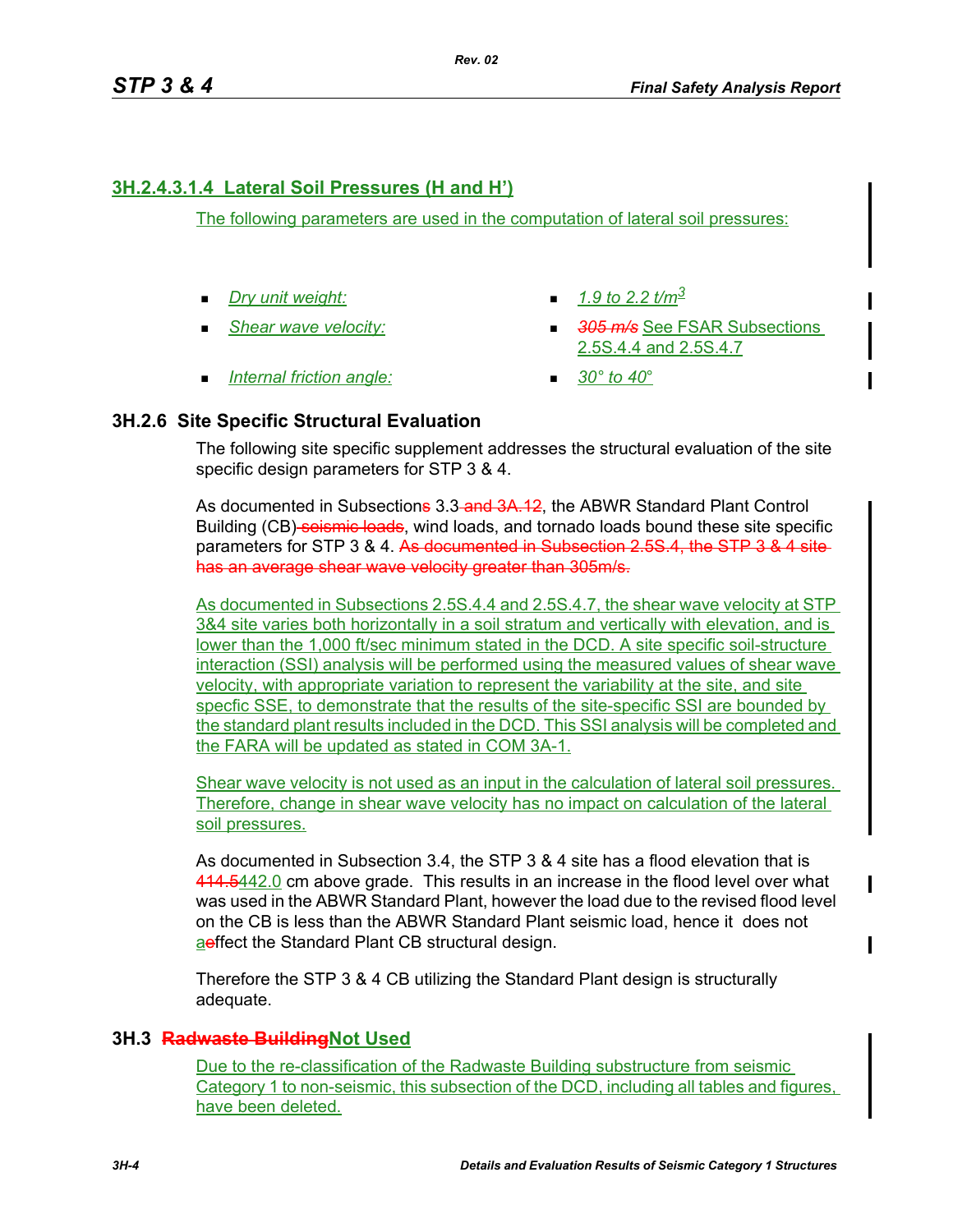# **3H.5 Structural Analysis Reports**

STD DEP T1 2.15-1

#### **3H.5.3 Structural Analysis Report for the Reactor Building, and Control Building and Radwaste Building Substructure (Including Seismic Category 1 Tunnels)**

#### **3H.5.4 Structural Analysis Report For the Reactor Building, Control Building and Radwaste Building Foundation**

# **3H.5.5 Structural Analysis Report For The Radwaste Building and TheTurbine Building**

STD DEP 1.8-1

*For material properties and dimensions, assess compliance of the as-built structure with design requirements in the* International Building Code (IBC)*Uniform Building Code (UBC) and in the Table 3.2-1 and paragraph 3.7.3.16.*

*Construction deviations and design changes will be assessed to determine appropriate disposition.*

*This disposition will be accepted "as-is," provided the following acceptance criteria are met:*

 *The structural design meets the acceptance criteria and load combinations of the* IBC*UBC code.*

*The* RW/B and *T/B is*are *not classified as a Seismic Category 1 structure*s. *However, the buildings* is are designed such that damage to safety-related functions does not *occur under seismic loads corresponding to the safe shutdown earthquake (SSE) ground acceleration.* 

## **3H.6 Site-Specific Seismic Category I Structures**

The following site-specific supplement addresses site specific Seismic Category I structures.

## **3H.6.1 Objective and Scope**

The objective of this appendix is to document describe the structural analysis and design of the STP 3 & 4 site-specific seismic Category I structures that are identified below and shown in Figures 1.2-32 through 1.2-37.

*(1)* Ultimate Heat Sink (UHS) including a cooling tower enclosure for each unit and a storage basin that is shared by STP 3 & 4. The basin and cooling tower enclosures will share a common foundation with the two Reactor Service-Water (RSW) pump houses (one for each unit), which are also addressed inthis appendix. Ultimate Heat Sink (UHS) for each unit consists of a water retaining basin with enclosed cooling towers situated above the basin and a Reactor Service Water (RSW) pump house.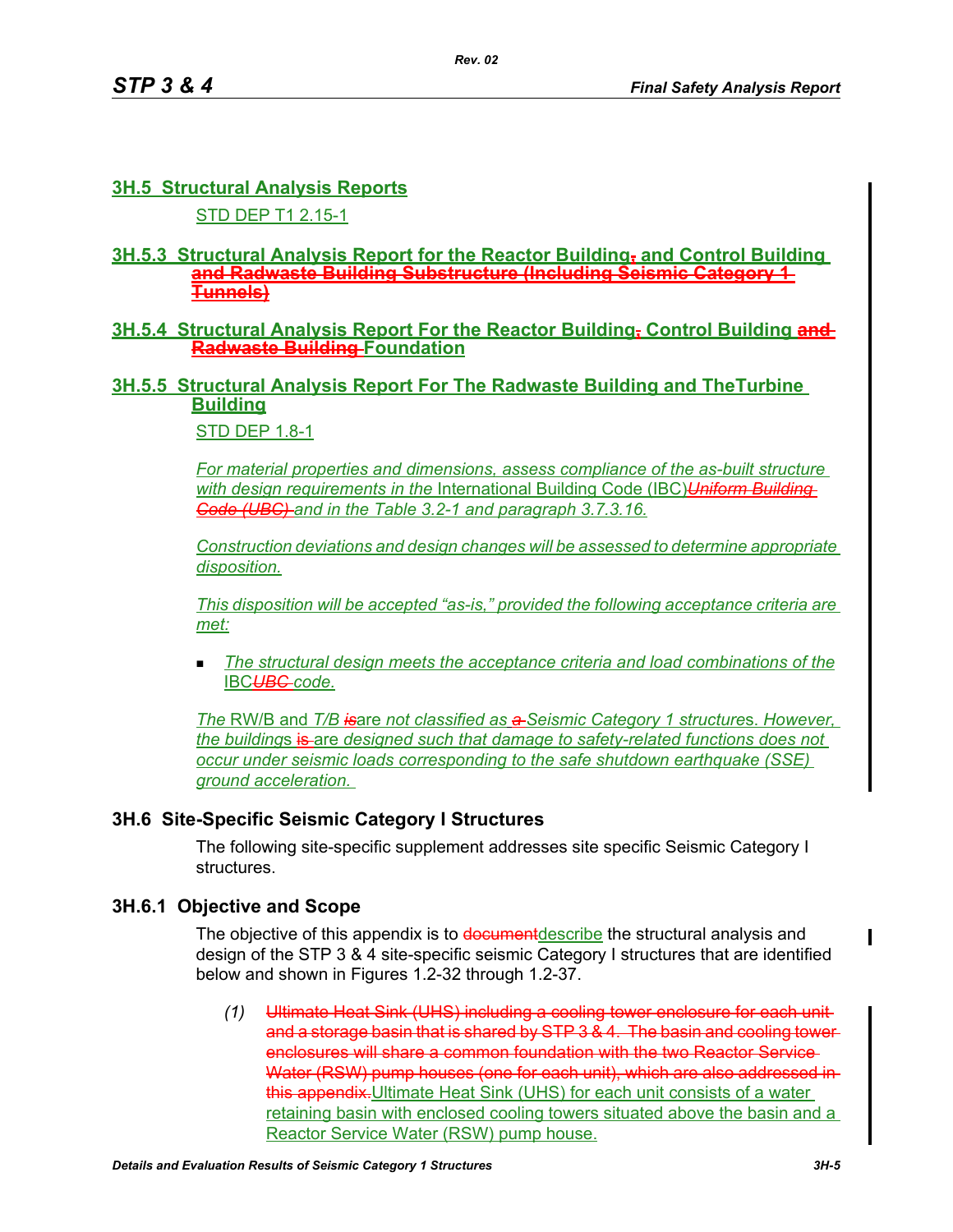*(2)* RSW piping tunnel for each unit.

#### **3H.6.2 Summary**

Seismic analyses of the site-specific seismic Category I structures have beenperformed using simplified models, SSE damping values, and RG 1.60 spectra normalized to 0.15g. Results from these analyses have been combined with results from other applicable loads that are defined in this appendix to develop conceptual designs of the structures. For the conceptual design of the UHS basin and the pump house of each unit, the seismic effects were determined by a simplified approach by applying the free-field peak ground motion acceleration of 0.15g in the two horizontal (N-S and E-W) directions and the vertical direction, ignoring the effects of seismic soilstructure interaction (SSI). In addition, a 10% amplification of seismic response was considered for the cooling towers and an acceleration of 0.165g was applied in the three directions. The resulting seismic loads were used in combination with other applicable loads to develop conceptual designs of the structures. Hydrodynamic effects of the water in the basis were considered. These designs will be used to develop<del>define</del> the structural models that will be considered in the final seismic analysis that is described in Subsection 3H.6.5.2. The responses from the final seismic analysis will be combined with responses from other applicable loads. and the The FSAR will be updated in accordance with 10 CFR 50.71(e) with the first COLA revision to be submitted in 2009, tentatively scheduled for second quarter of 2009.by the thirdquarter of 2008 to address the final results identified below. (COM 3H-2)

- **Natural frequencies.**
- Seismic accelerations.
- Seismic forces, moments, and torques.
- Seismic displacements.
- **Floor response spectra**
- Factors of safety against sliding, overturning, and flotation.
- **EXECOMBINED FORCER** COMBINED And moments at critical locations in the structures along with corresponding calculated and allowable stresses, and required and provided rebar.

The final combined responses are used to evaluate the designs against the following criteria:

- Stresses in concrete and reinforcement are less than the allowable stresses in accordance with the applicable codes listed in Subsection 3H.6.4.1.
- The factors of safety against flotation, sliding, and overturning of the structures under various loading combinations are higher than the required minimum values identified in Subsection 3H.6.4.5.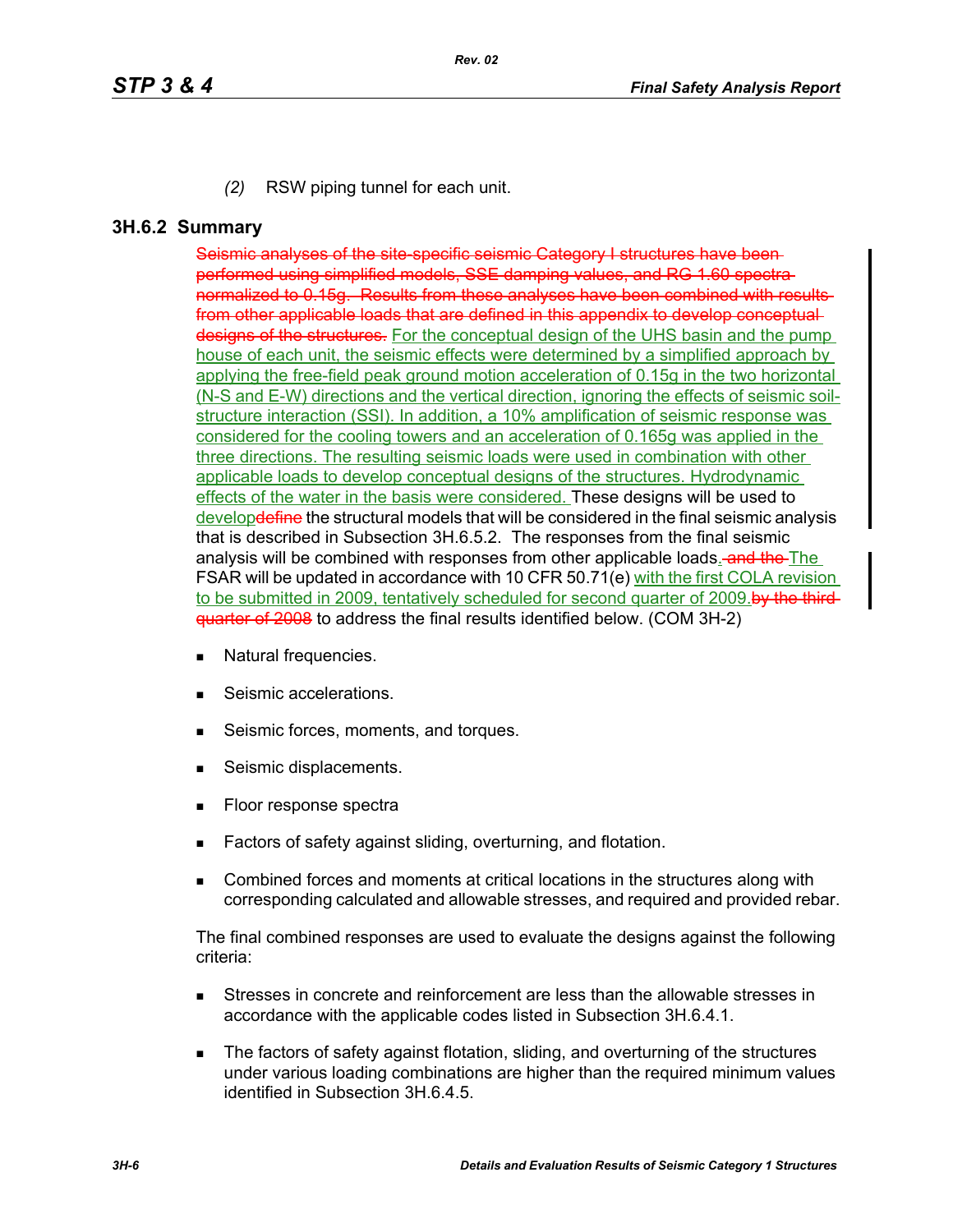- The calculated static and dynamic soil bearing pressures/displacements are less than the allowable values.
- The thickness of the roof slabs and exterior walls are more than the minimum required to preclude penetration, perforation, or spalling resulting from impact of design basis tornado missiles. In addition, the passage of tornado missiles through openings in the roof slabs and exterior walls is prevented by the use of missileproof covers and doors, or the trajectory of missiles through ventilation openings is limited by labyrinth walls configured to prevent safety-related substructures and components from being impacted.

#### **3H.6.3 Structural Descriptions**

#### **3H.6.3.1 Ultimate Heat Sink Basin**

The UHS basin is a vertical right cylinder with an inside diameter of 106.7 meters. constructed of reinforced concrete and serves as the reservoir for the RSW system. The walls of this basin are 1.52 meters thick, and extend from an elevation of 16.8 meters mean sea level (MSL) down to elevation 0.305 meter MSL at the pumphouses. The base of the walls then follow the contour of the basin floor rising to an elevation of 1.83 meters MSL away from the pump houses. The walls are supported on a 115.8 meters diameter by 2.44 meters thick mat foundation, which supports the cooling tower enclosures and extends to form the base slab for each pump house. The basin is surrounded by a berm that incorporates a 7.62 meters-wide access road whose elevation ranges from 11.9 meters MSL to 14.9 meters MSL.

In order to provide+ a dedicated water supply for each unit, the basin is divided in half by a 1.22 meter thick reinforced concrete wall, that is braced by buttresses spaced 14 meters apart. The UHS basin is a rectangular reinforced concrete structure with inner dimensions of 280 ft (85.34 m) by 132 ft (40.23 m) and serves as the reservoir for the RSW system. The walls of the basin are 6ft (1.83 m) thick and extend from an elevation of 97,5 ft (29.72 m) MSL down to an elevation of 14 ft (4.27 m) MSL. The walls are braced by buttresses spaced at a maximum of 50 ft (15.24 m) and are supported on a 312 ft (95.10 m) by 164 ft (49.99 m) by 10 ft (3.05 m) thick mat foundation. Each UHS includes three independent divisions of mechanical cooling towers, with two dedicated cooling towers in each division . The pump house is contiguous with the UHS basin and its walls extend from an elevation of -22 ft (-6.71 m) MSL to an elevation of 50 ft (15.24 m) MSL.

As noted in Subsection 9.2.5.5.2, the seepage loss estimated during the 30 days of operation following a design basis accident, with no makeup available, is within the acceptance criteria for standard hydrostatic test HST-025, as defined in ACI 350.1.

## **3H.6.3.2 Ultimate Heat Sink Cooling Tower Enclosures**

The two UHS cooling tower enclosures are reinforced concrete structures that house the equipment used to cool the water for the RSW system. The enclosures are located within the UHS basin and are supported by the basin mat foundation. Eachenclosure The cooling tower enclosure for each unit is a reinforced concrete structure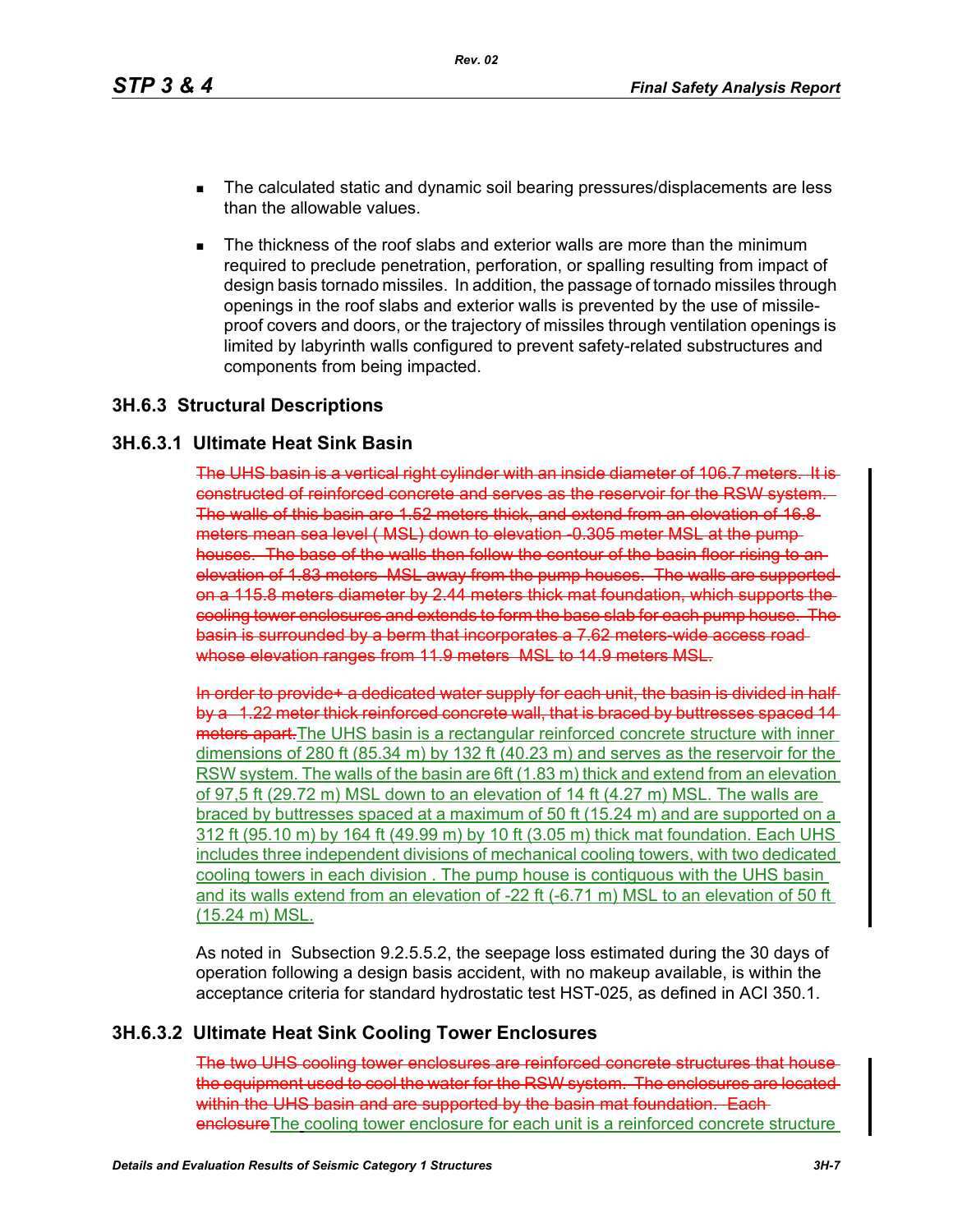housing the equipment used to cool the water for the RSW system. The enclosure is located above the UHS basin and is supported by reinforced concrete columns anchored to the basin mat foundation. The enclosure is 84.4292 ft (89.0 m) meters long by 44.052 ft (15.85 m) meters wide and extends from the top of the UHS basin walls<del>UHS basin mat foundation, to which it is anchored,</del> to elevation 32.6153 ft (46.63  $m$ ) meters MSL. Each enclosure is divided into six compartments or cells, with each compartment housing a fan and associated equipment. Openings are provided at the base of each compartment to allow for the flow of water. Each compartment includes a basin at the base of the structure, air intake, and substructures and components used to cool the water (fill, drift eliminators, spray system piping and nozzles, and the associated concrete support beams). The air intakes, which are located on only one side of the enclosures, are configured to limit the trajectory of tornado missiles into the enclosures, thereby preventing damage to safety-related substructures and components. In addition, each compartment includes a reinforced concrete fan deck that supports the fan and the associated motor. Finally, heavy steel grating, which is supported by structural steel beams, is installed at the top of each compartment. This grating allows for the passage of air out of the compartment and prevents the intrusion of tornado wind-borne missiles.

# **3H.6.3.3 Reactor Service Water Pump Houses**

The two RSW pump houses are reinforced concrete structures that are continguous withlocated on opposite sides of the UHS basins and house the RSW pumps (six pumps per pump house, with three RSW divisions, and two pumps per division) and their associated auxiliaries. Each set of pumps extracts water for the RSW system from the basin. The pump bay of each pump house is located within the basin. The remainder of each pump house straddles the basin wall, with a portion of the pump house operating floor serving as the ceiling of the pump bay.

The pump bay of each pump house is divided into six separate areas from which each RSW pump takes suction. The operating floor of each pump house is divided into three separate rooms (one per RSW division), each containing two pump drivers and associated equipment, including self-cleaning strainers. There is also an access tunnel through which the RSW system piping is routed to and from the corresponding control building.

The north and south exterior walls of each pump house and the interior wallspiers dividing the pump bay are integral with the UHS basin walls., while the foundation slabof the pump house is an extension of the basin mat foundation. The pump bay for each pump house measures approximately 42.5 meters by 33.5 meters 42 ft (12.80 m) by 72 ft (21.95 m) in plan with the top of the bay slab being located at elevation  $-22$ ft (-6.71 m).–0.305 meters. Each of the six pump bay areas is fitted with stop logs as well ascoarse and fine screens. The operating floor is at elevation 14 ft  $(4.27 \text{ m})$ 15.2 meters and measures  $30.5$  meters by  $33.5$  meters 138 ft (42.06 m) by 72 ft (21.95 m) in plan. Openings are provided in the roof of each pump house, which is located at elevation  $24.4$  meters 50 ft (15.24 m), to allow access to the six pumps.

 $\mathbf I$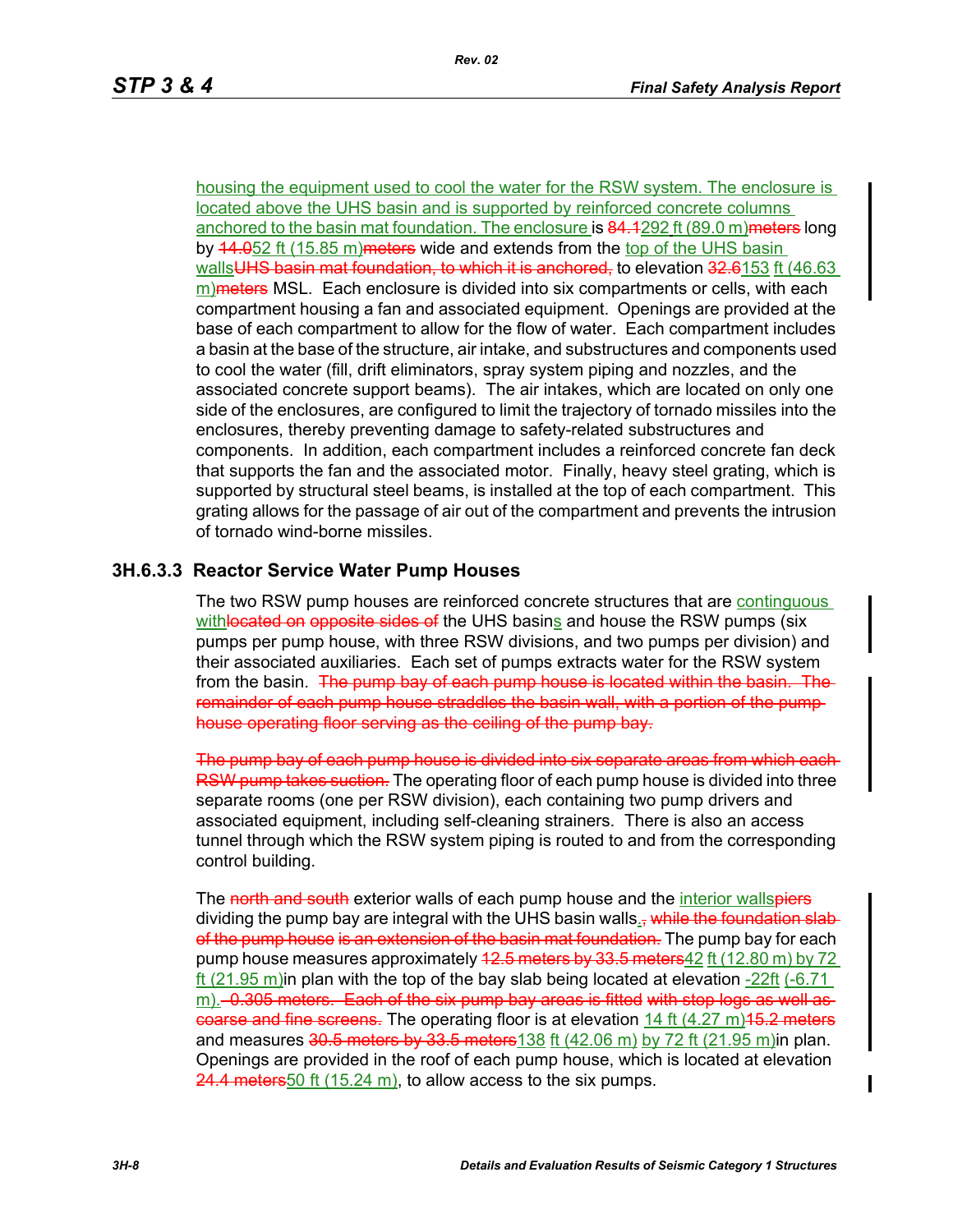*Rev. 02*

# **3H.6.3.4 Reactor Service Water Piping Tunnels**

The RSW piping tunnels are reinforced concrete structures 11.9 meters wide and 4.42 meters high. They extend from each pump house to the corresponding control building. Each tunnel is divided into three sections (one section for each RSW division) by reinforced concrete walls, which serve to isolate the supply and return lines and associated equipment for each of the three divisions. Access to the tunnels from the surface, for inspections and maintenance activities, is provided by reinforced concrete manholes. The interfaces between the tunnels and the pump houses and control buildings are configured to allow relative movement between the tunnels and structures.

#### **3H.6.4 Structural Design Criteria**

#### **3H.6.4.1 Design Codes and Standards**

- Code Requirements for Nuclear Safety-Related Concrete Structures (ACI 349), as supplemented by RG 1.142
- Code Requirements for Environmental Engineering Concrete Structures (ACI 350)
- Tightness Testing of Environmental Engineering Concrete Structures (ACI 350.1)
- **Minimum Design Loads for Buildings and Other Structures (ASCE/SEI 7)**
- Seismic Analysis of Safety-Related Nuclear Structures and Commentary (ASCE 4)

#### **3H.6.4.2 Site Design Parameters**

#### **3H.6.4.2.1 Soil Parameters**

| $\mathbf{u}$ . |  |
|----------------|--|
|                |  |
|                |  |
|                |  |
|                |  |

#### **3H.6.4.2.2 Design Groundwater Level**

Design groundwater level is at elevation 8.53 meters MSL. This elevation bounds the groundwater elevation defined in FSAR Subsection 2.4S.12.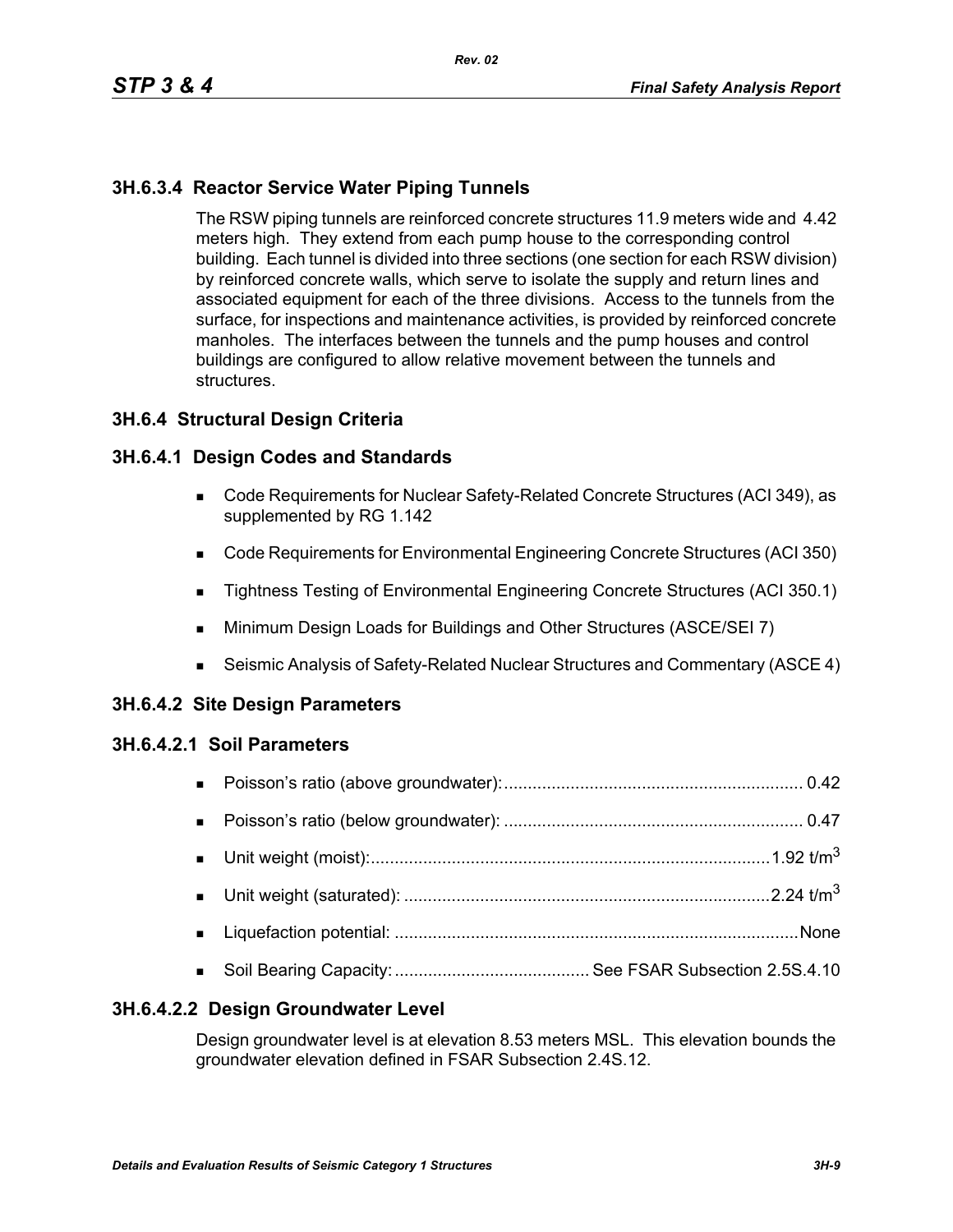$\blacksquare$ 

# **3H.6.4.2.3 Design Flood Level**

Design flood level is at 14.514.8 meters MSL. This elevation is defined in Subsection 2.4S.2.2.

# **3H.6.4.2.4 Maximum Snow Load**

Design snow load is 0 kPa in accordance with Subsection 2.3S.1.3.4.

# **3H.6.4.2.5 Maximum Rainfall**

Design rainfall is 503 mm/hour in accordance with Subsection 2.3S.1.3.4. The roof of each pump house is designed without parapets so that excessive ponding of water cannot occur. Such roof design meets the provisions of RG 1.102.

## **3H.6.4.3 Design Loads and Load Combinations**

## **3H.6.4.3.1 Normal Loads**

Normal loads are those that are encountered during normal plant startup, operation, and shutdown.

# **3H.6.4.3.1.1 Dead Loads (D)**

Dead loads include the weight of the structure, permanent equipment, and other permanent static loads. An additional 2.39 kPa uniform load is considered to account for dead loads due to piping, raceways, grating, and HVAC duct work.

# **3H.6.4.3.1.2 Live Loads (L and L<sub>o</sub>)**

Live loads include floor and roof area loads, movable loads, and laydown loads. The only areas of the site-specific Category I structures requiring consideration of a live load are the operating floor and roof of the pump houses. While a live load of 9.58 kPa is defined for the operating floor, a live load of 2.39 kPa is defined for the roof.

For the computation of global seismic loads and the definition of load combinations that include seismic loads, the live load is limited to the expected live load present during normal plant operation, Lo. This load has been defined as 25% of the operating floor and roof live loads.

# **3H.6.4.3.1.3 Snow Loads**

No snow load is considered in the evaluation of the site-specific seismic Category I structures.

## **3H.6.4.3.1.4 Lateral Soil Pressures (H and H')**

Lateral soil pressures are calculated using the following soil properties.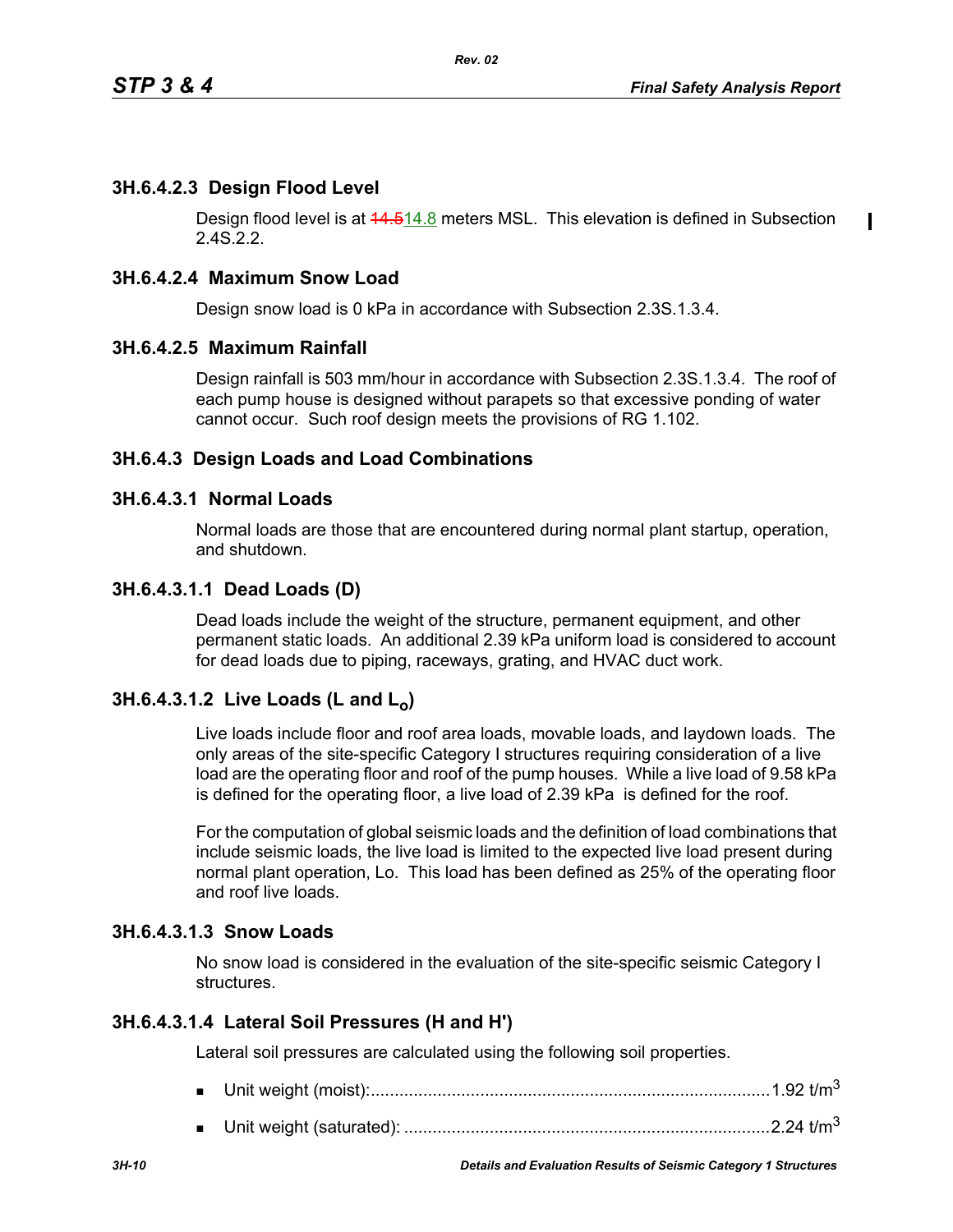|--|--|--|--|

- Poisson's ratio (above groundwater)................................................................ 0.42
- Poisson's ratio (below groundwater) ................................................................ 0.47

## **3H.6.4.3.2 Severe Environmental Load**

The severe environmental load considered in the design is that generated by wind. The following parameters are used in the computation of the wind loads:

- Basic wind speed (100 year recurrence interval, 3-second gust):..............215 km/h
- Exposure: ..............................................................................................................C Importance factor: ............................................................................................ 1.15
- Velocity pressure exposure coefficient as per ASCE 7 Table 6-3, but  $\geq 0.87$
- Topographic factor ............................................................................................. 1.0
- Wind directionality factor .................................................................................... 1.0

Wind loads will be calculated in accordance with the provisions of Chapter 6 of ASCE 7.

## **3H.6.4.3.3 Extreme Environmental Load**

Extreme environmental loads consist of loads generated by the tornado and safe shutdown earthquake (SSE).

## **3H.6.4.3.3.1 Tornado Loads (Wt)**

The following tornado load effects are considered in the design:

| $\blacksquare$ |                                                                                                                   |
|----------------|-------------------------------------------------------------------------------------------------------------------|
| $\blacksquare$ |                                                                                                                   |
|                | Parameters used in computation of tornado loads are as follows (see Tables 1 and 2<br>of RG 1.76, for Region II): |
| $\blacksquare$ |                                                                                                                   |
| $\blacksquare$ |                                                                                                                   |
| $\blacksquare$ |                                                                                                                   |
|                |                                                                                                                   |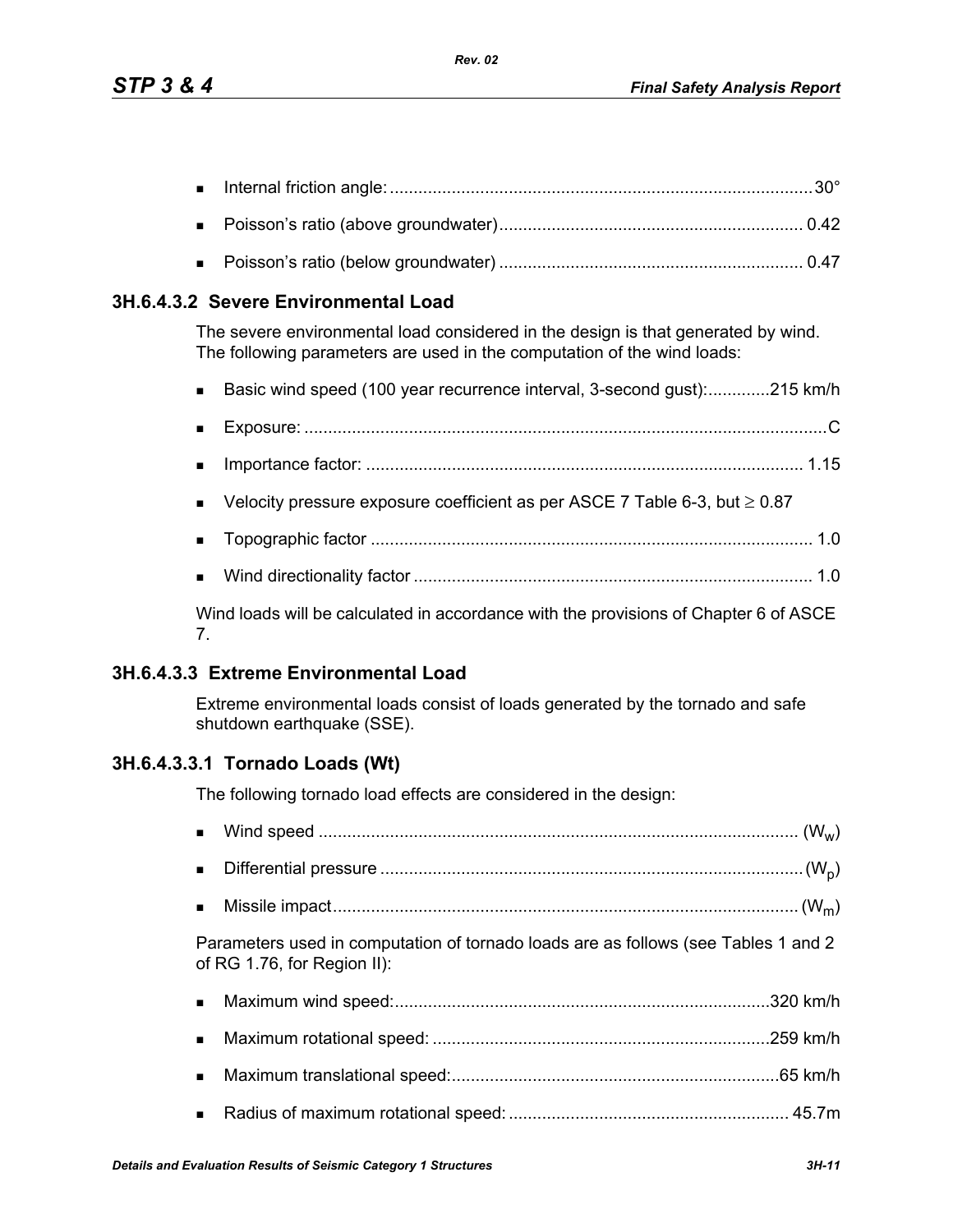| ■ |     |     |                                                                                                                                                                                                                                                                                                                                           |  |
|---|-----|-----|-------------------------------------------------------------------------------------------------------------------------------------------------------------------------------------------------------------------------------------------------------------------------------------------------------------------------------------------|--|
| ■ |     |     |                                                                                                                                                                                                                                                                                                                                           |  |
| ■ |     |     |                                                                                                                                                                                                                                                                                                                                           |  |
|   | (1) |     | Tornado Wind Pressure ( $W_w$ )                                                                                                                                                                                                                                                                                                           |  |
|   |     |     | With the exception of the RSW piping tunnel, which does not require the<br>consideration of a tornado wind pressure, tornado wind pressures are<br>computed using the procedure described in Chapter 6 of ASCE 7, in<br>conjunction with the maximum wind speed defined above and the<br>following parameters:                            |  |
| п |     |     |                                                                                                                                                                                                                                                                                                                                           |  |
| ■ |     |     |                                                                                                                                                                                                                                                                                                                                           |  |
| п |     |     |                                                                                                                                                                                                                                                                                                                                           |  |
| ■ |     |     |                                                                                                                                                                                                                                                                                                                                           |  |
|   | (2) |     | Tornado Differential Pressure (W <sub>D</sub> )                                                                                                                                                                                                                                                                                           |  |
|   |     |     | The designs of the UHS basin and the RSW piping tunnel do not require the<br>consideration of a tornado differential pressure. Although the UHS<br>cooling tower enclosures and the RSW pump houses are partially<br>vented, they are evaluated for the specified differential pressure.                                                  |  |
|   | (3) |     | Tornado Missile Impact ( $W_m$ )                                                                                                                                                                                                                                                                                                          |  |
|   |     |     | Tornado missile impact effects on the UHS basin and cooling tower<br>enclosures, and the RSW pump houses are evaluated for the following<br>two conditions:                                                                                                                                                                               |  |
|   |     | (a) | Local damage in terms of penetration, perforation, and spalling, which<br>is evaluated using the TM 5-855-1 formula (Reference 3H.6-1).                                                                                                                                                                                                   |  |
|   |     | (b) | Structural response in terms of deformation limits, strain energy-<br>capacity, structural integrity, and structural stability, which is evaluated-<br>in accordance with BC TOP 9A (Reference 3H.6 2). The global overall<br>damage prediction will be performed during the detailed design phase<br>in accordance with Section 3.5.3.2. |  |
|   | (4) |     | <b>Tornado Load Combinations</b>                                                                                                                                                                                                                                                                                                          |  |

Tornado load effects are combined as follows:

 $W_t = W_p$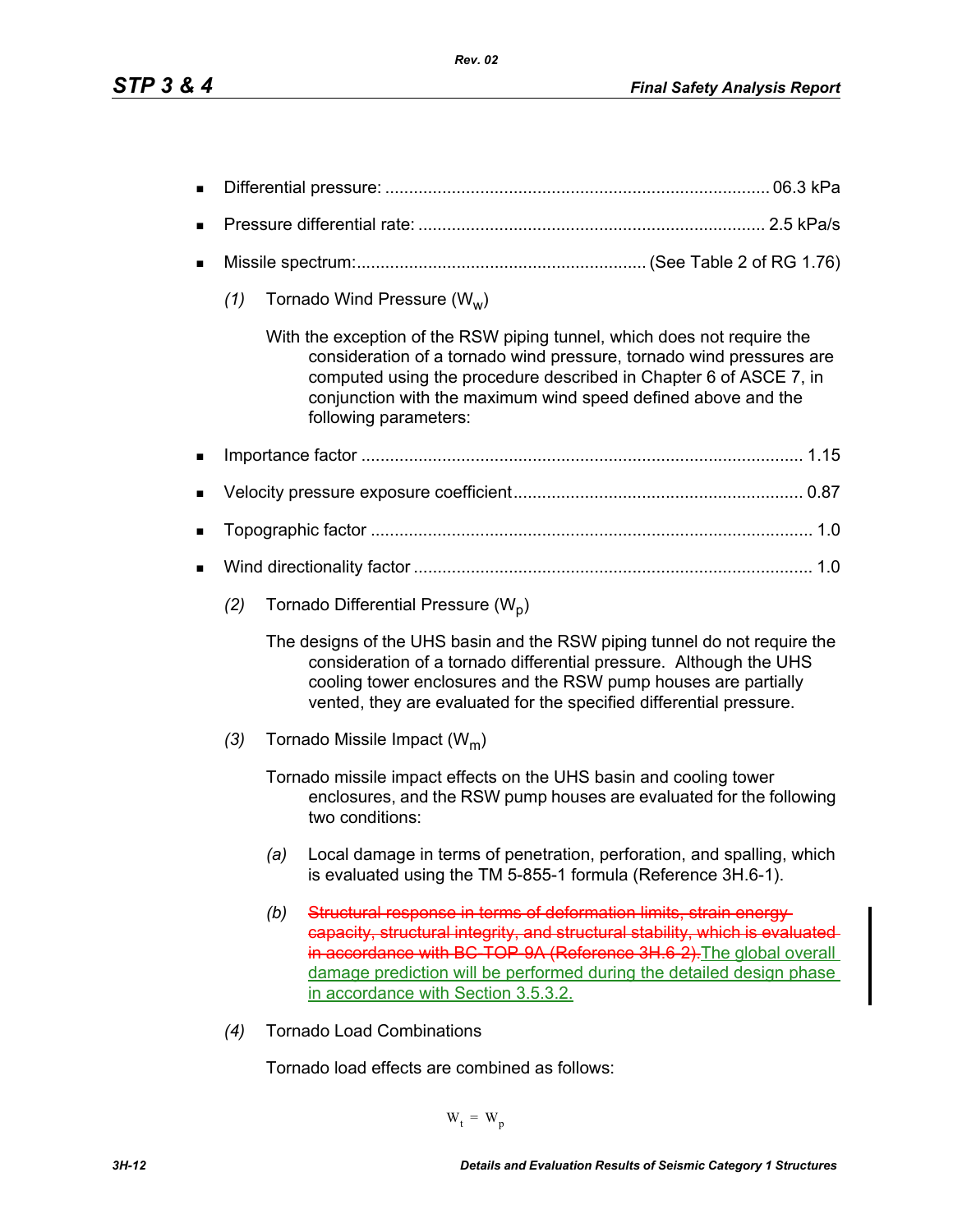$W_t = W_w + 0.5W_p + W_m$ 

# **3H.6.4.3.3.2 Safe Shutdown Earthquake Loads (E')**

The SSE loads are applied in three orthogonal directions— two horizontal directions and the vertical direction. The total structural response is predicted by combining the applicable maximum co-directional responses in accordance with RG 1.92.

The SSE loads are based on free-field peak ground motions consistent with the ground motion response spectra defined in Subsection 3H.6.5.1.1. The loads consist of vertical forces, horizontal forces, torsional moments, and overturning moments.

## **3H.6.4.3.4 Load Combinations**

The load combinations and structural acceptance criteria used to evaluate the sitespecific Category I concrete structures are consistent with the provisions of ACI 349, as supplemented by RG 1.142 as well as ACI 350. Loads  $\overline{F}_{\theta}$ ,  $\overline{R}_{\theta}$ ,  $\overline{R}_{a}$ ,  $\overline{R}_{a}$ ,  $\overline{P}_{a}$ , and  $\overline{E}_{0}$ , as defined in ACI 349, are not applicable to the evaluation of the site-specific seismic Category I structures and are not included in the load combinations defined below.

## **3H.6.4.3.4.1 Notation**

| S                 | =   | Allowable stress for allowable stress design method                         |
|-------------------|-----|-----------------------------------------------------------------------------|
| U                 | Ξ   | Required strength for strength design method                                |
| D                 | $=$ | Dead load                                                                   |
| F                 | $=$ | Hydrostatic load                                                            |
| L                 | Ξ   | Live load                                                                   |
| Lo                | =   | Live load concurrent with SSE                                               |
| Н                 | Ξ   | Lateral soil pressure and groundwater effects                               |
| H'                | =   | Lateral soil pressure and groundwater effects, including dynamic<br>effects |
| W                 | =   | Wind load                                                                   |
| Wt                | $=$ | Tornado load                                                                |
| E'                | =   | SSE load, including associated hydrodynamic loads                           |
| $\underline{R_0}$ | Ξ   | Piping and equipment reactions                                              |
| I <sub>o</sub>    | Ξ   | Internal moments and forces caused by temperature distributions             |

I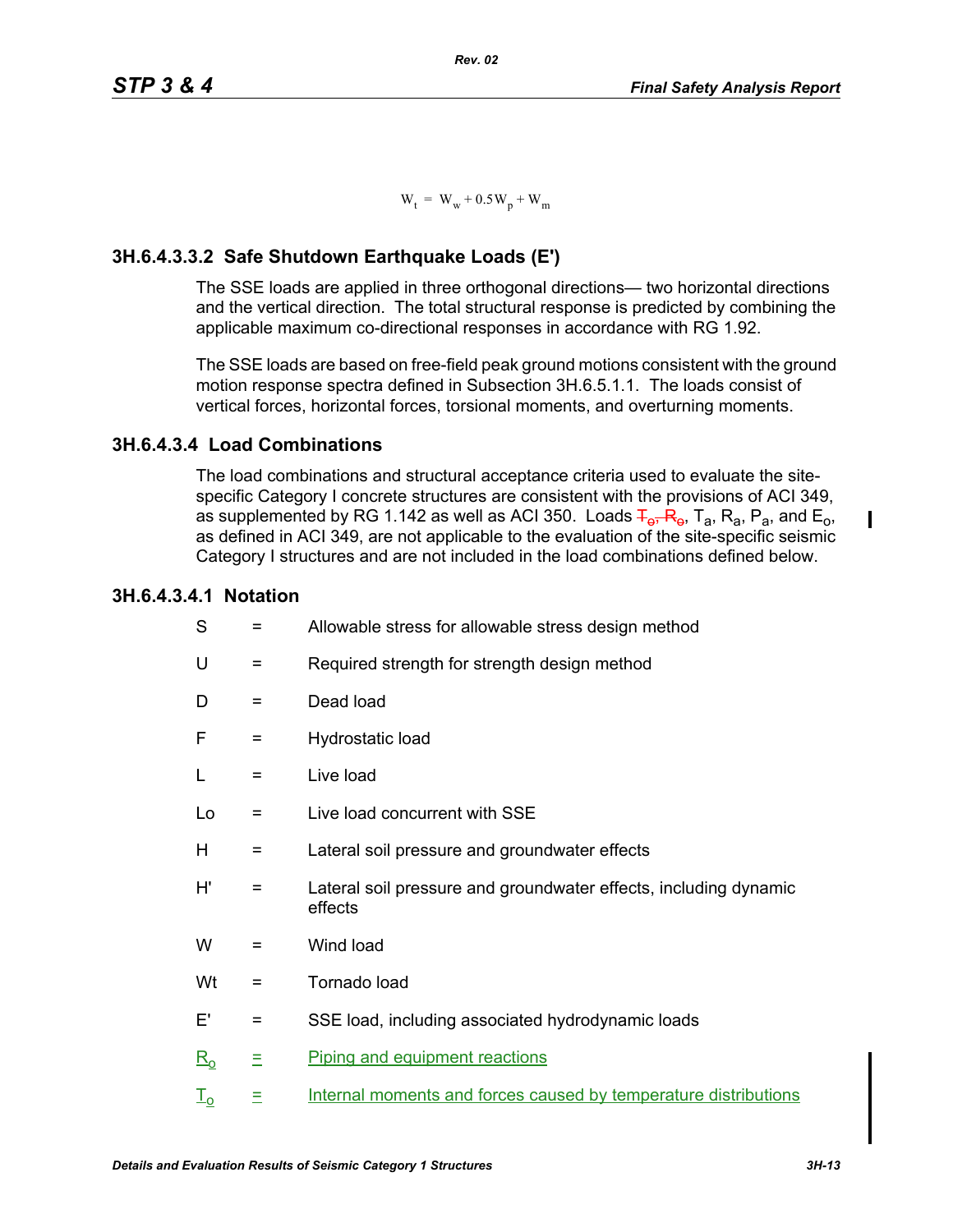$\mathbf I$ 

#### **3H.6.4.3.4.2 Structural Steel Load Combinations**

| S    |     | $D + I$        |
|------|-----|----------------|
| S    | $=$ | $D + L + W$    |
| 1.6S | $=$ | $D + L + Wt$   |
| 1.6S | $=$ | $D + L_0 + E'$ |

## **3H.6.4.3.4.3 Reinforced Concrete Load Combinations**

| U | $\equiv$                  | 1.4D + $4.7F1.4F$ + 1.7L + 1.7H + 1.7 R <sub>0</sub>        |
|---|---------------------------|-------------------------------------------------------------|
| U | $=$                       | 1.4D + $4.7F1.4F$ + 1.7L + 1.7H + 1.7W + 1.7 R <sub>o</sub> |
| U | $\alpha = 1$              | $D + F + L + H + T_0 + R_0 + W_t$                           |
| U | $\alpha = 0.05$           | $D + F + L_0 + H' + L_0 + R_0 + E'$                         |
| U | $\alpha = \alpha$         | 1.05D + 1.05F + 1.3L + 1.3H + $1.05T_0$ + $1.3R_0$          |
| U | $\mathbf{r} = \mathbf{r}$ | 1.05D + 1.05F + 1.3L + 1.3H + 1.3W + $1.05T_0 + 1.3R_0$     |

For the UHS basin, the required strength defined by the above load combinations are multiplied by the following Environmental Durability Factors (S) defined in ACI 350:

| ■ |  |  |  |  |  |
|---|--|--|--|--|--|
|---|--|--|--|--|--|

- Axial tension (including hoop tension)........................................................S = 1.65
- Excess shear strength carried by shear reinforcement................................S = 1.3

#### **3H.6.4.4 Materials**

Structural materials used in the design of the site-specific Category I structures are as follows:

#### **3H.6.4.4.1 Reinforced Concrete**

Concrete conforms to the requirements of ACI 349. Its design properties are: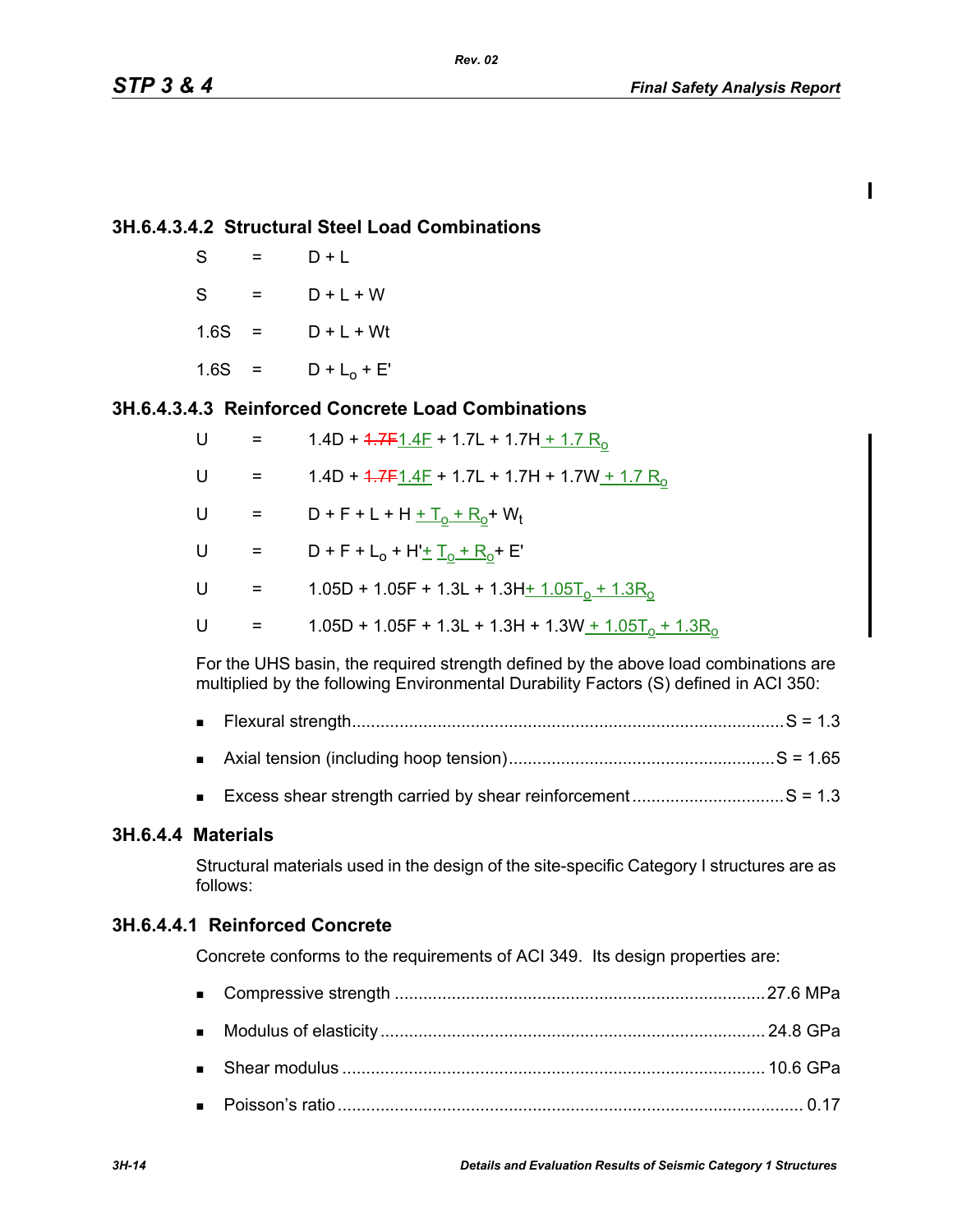# **3H.6.4.4.2 Reinforcement**

Deformed billet steel reinforcing bars are considered in the design. Reinforcement conforms to the requirements of ASTM A615. Its design properties are:

- Yield strength ............................................................................................414 MPa
- Tensile strength.........................................................................................621 MPa

#### **3H.6.4.4.3 Structural Steel**

High strength, low-alloy structural steel conforming to ASTM A572, Grade 50 is considered in the design. The steel design properties are:

- Yield strength ............................................................................................345 MPa
- Tensile strength.........................................................................................448 MPa

#### **3H.6.4.4.4 Steel Grating**

Grating conforming to ASTM A36 is considered in the design. The design properties are:

- Yield strength ............................................................................................248 MPa
- Tensile strength.........................................................................................400 MPa

## **3H.6.4.4.5 Anchor Bolts**

Material for anchor bolts conforms to the requirements of ASTM F1554, Grade 36. Its design properties are:

- Yield strength ............................................................................................248 MPa
- Tensile strength.........................................................................................400 MPa

#### **3H.6.4.5 Stability Requirements**

The following minimum factors of safety are required against overturning, sliding, and flotation:

| <b>Load Combination</b> | Overturning | Sliding | Flotation |
|-------------------------|-------------|---------|-----------|
| $D + F' [1]$            |             |         | 11        |
| $D + H + W$             | 15          | 15      |           |
| $D + H + W_{t}[1]$      | 11          | 11      |           |
| $D + H' + E'[1]$        | 11          |         |           |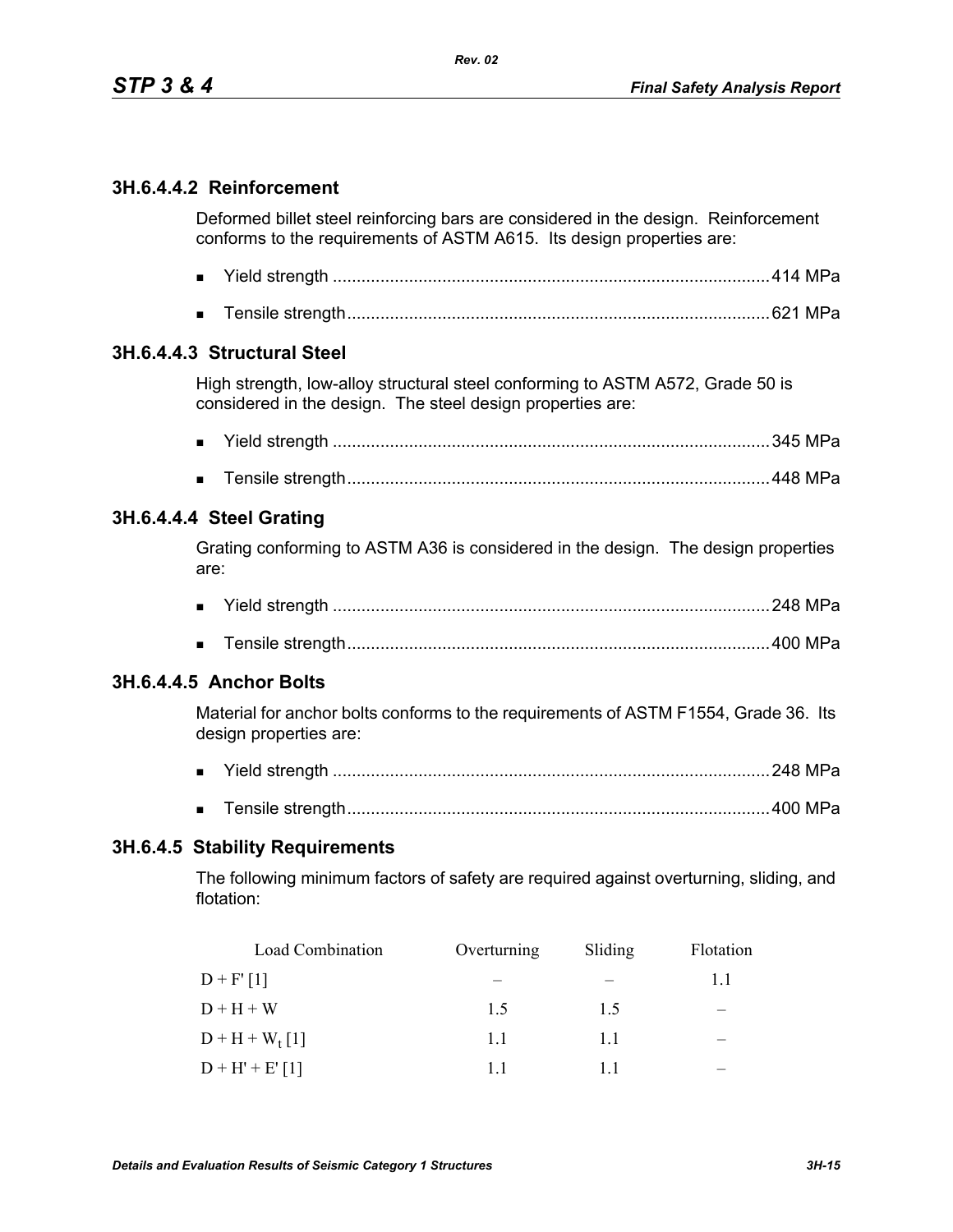[1] Based on the section of the basin for one unit being empty, while the section for the other unit is filled to a level 1.52 meters (5'-0") below the normal low-water level.

Loads D, H, H', W, W<sub>t</sub>, and E' are defined in Subsection 3H.6.4.3.4.1. F' is the buoyant force corresponding to the flood water level.

## **3H.6.5 Seismic Analysis**

#### **3H.6.5.1 Seismic Design Parameters**

#### **3H.6.5.1.1 Design Ground Motion**

#### **3H.6.5.1.1.1 Design Response Spectra**

Site-specific horizontal and vertical ground motion response spectra (GMRS) for the SSE are developed for the STP 3 & 4 site. The development of these spectra is documented in Subsection 2.5S.2.

#### **3H.6.5.1.1.2 Design Time Histories**

Acceleration time histories consistent with the GMRS defined in Subsection 2.5S.2 are developed for use as input to the seismic analysis. The time histories (two horizontal and one vertical) comply with the response spectra and power spectral density enveloping criteria as well as the cross-correlation criteria specified in RG 1.206.

## **3H.6.5.1.2 Percentage of Critical Damping Values**

The percentages of critical damping values considered in the seismic analysis for sitespecific seismic Category I structures and associated systems and components are in accordance with the criteria defined in RG 1.61. This includes consideration of the calculated stress levels when establishing the appropriate damping values to be used.

The strain-compatible, soil-damping values considered in the seismic analysis are defined in Subsection 2.5S.4

#### **3H.6.5.1.3 Supporting Media for Seismic Category I Structures**

Soil conditions at the STP 3 & 4 site are described in Subsection 2.5S.4. The soil at the site extends down several thousand feet and consists of alternating layers of clay, silt, and sand.

The characteristic dimensions of the above grade site-specific seismic Category I structures are summarized below: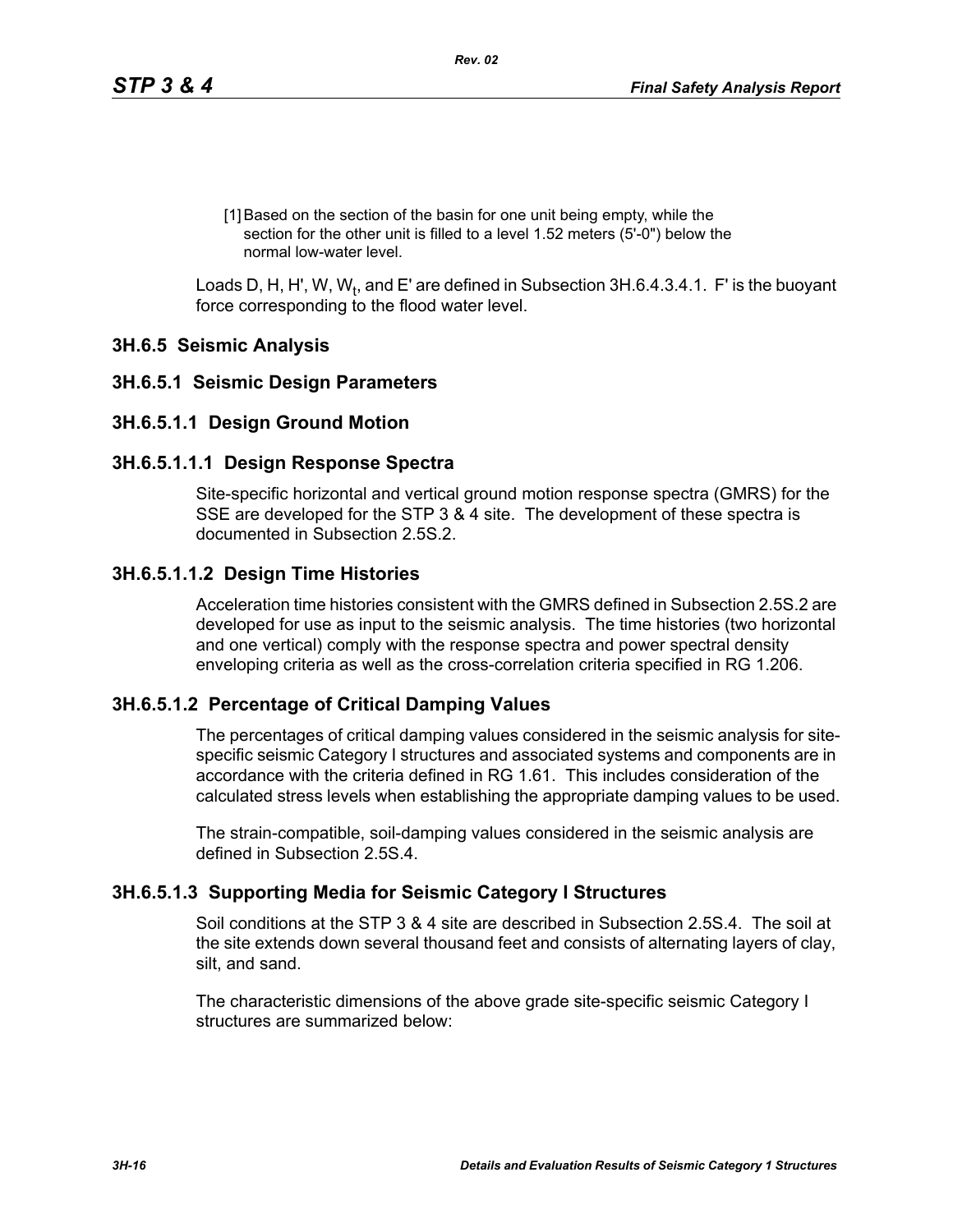| <b>Structure</b>                                                                      | <b>Embedment Depth</b><br>to Bottom of<br><b>Foundation Mat</b> | Maximum<br>Height[1]              | <b>Base Dimensions</b>                                                                                                                                    |
|---------------------------------------------------------------------------------------|-----------------------------------------------------------------|-----------------------------------|-----------------------------------------------------------------------------------------------------------------------------------------------------------|
| <b>UHS Basin</b>                                                                      | <del>9.75 meters [2]</del><br>$30$ ft $(9.14 \text{ m})$        | 17.4 meters<br>$93.5$ ft (28.5 m) | <del>115.8 meter diameter</del><br>Ж<br>2.44 meter thick foundation<br>312 ft (95.10 m) x 164 ft (49.99<br><u>m) x 10 ft (3.05 m) thick</u><br>foundation |
| <b>UHS</b><br>Cooling Towers                                                          | <u> [3][2]</u>                                                  | 33.2 meters<br>149 ft (45.42 m)   | 84.1 meters x 14.0 meters [3]<br>N/A                                                                                                                      |
| RSW Pump<br>Houses<br>Pump Bays                                                       | <del>[3]</del> 66 ft (20.12 m)                                  | 27.1 meters<br>82 ft (24.99 m)    | <del>12.5 meter x 33.5 meter [3]</del><br>$94$ ft (28.65 m) x 170 ft (51.82 m)                                                                            |
| <del>RSW Pump</del><br><del>Houses</del><br><del>Operating</del><br><del>Floors</del> | <del>17.7 meters [4]</del>                                      | <del>27.1 meters</del>            | <del>18.0 meter x 34.1 meter [4]</del>                                                                                                                    |

[1] As measured from the bottom of the foundation mat.

- [2] Does not include the berm that surrounds the basin and varies in depth from 2.74 meters to 5.79 meters. Located above the basin and supported on columns.
- [3] Located within the basin and supported on the 2.44 meter thick basin foundation.
- [4] Supported on 2.44 meter thick extensions of the basin foundation.

## **3H.6.5.2 Seismic System Analysis**

#### **3H.6.5.2.1 Seismic Analysis Methods**

The site-specific seismic Category I structures at STP 3 & 4 consist of the UHS basin, two UHS cooling tower enclosures, two RSW pump houses, and two RSW piping tunnels. While the basin, cooling towers, and pump houses share a common foundation, the tunnels extend from the two pump houses to the corresponding control buildings. Seismic analyses of these structures were performed using simplified models, SSE damping values, and RG 1.60 spectra normalized to 0.15g. Results from these analyses The site-specific seismic Category 1 structures at STP 3 & 4 consist of one set of the following for each unit: UHS basin, enclosed UHS cooling towers located on top of the basin's north-south walls, RSW pump house contiguous with and adjacent to the UHS basin, and RSW piping tunnels. Each UHS basin and its cooling towers, share a 10-ft (3.05 m) thick common foundation mat; the RSW pump house is a contiguous structure adjacent to the UHS basin and has 10-ft (3.05 m) thick foundation mat; and the RSW tunnels extend from the pump house to the corresponding control buildingss. For the conceptual design of the UHS basin and the pump house of each unit, the seismic effects were determined by a simplified approach by applying the free-field peak ground motion acceleration of 0.15g in the two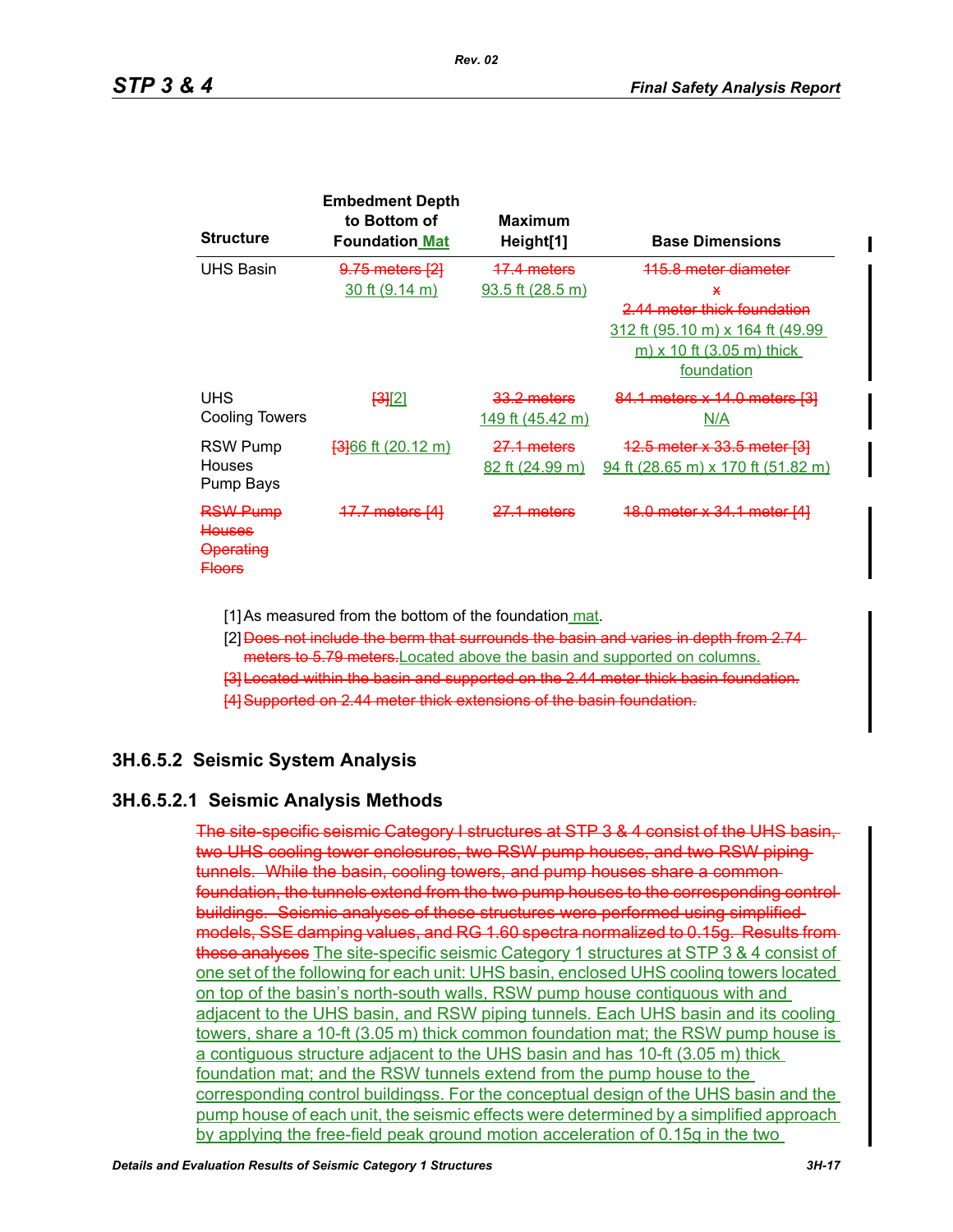horizontal (N-S and E-W) directions and the vertical direction, ignoring the effects of seismic soil-structure interaction (SSI). In addition, a 10% amplification of seismic response was considered for the cooling towers and an acceleration of 0.165g was applied in three directions. The resulting seismic loads were used in combination with other applicable loads to develop conceptual designs of the structures. that were then These will be used to definedevelop the structural models considered in the final seismic analysis that is described in Subsection 3H.6.5.2.3.

The final seismic analysis of the site-specific seismic Category I structures is a frequency-domain time history analysis. Analyses are performed for three orthogonal (two horizontal and one vertical) directions and account for the translational, rocking, and torsional responses of the structures and foundations.

#### **3H.6.5.2.2 Natural Frequencies and Responses**

As discussed in Section 3H.6.2, the natural frequencies and the seismic responses of the UHS cooling tower enclosures and RSW pump houses will be provided upon completion of the final seismic analysis.

#### **3H.6.5.2.3 Procedures Used for Analytical Modeling**

The seismic analysis of the UHS basin and two enclosed cooling tower enclosures as well as the two-RSW pump houses is for each unit will be performed using athe threedimensional finite element model. **shown in Figure 3H.6-1**. The model will consiste primarily of plate elements that represent the reinforced concrete basin walls, buttresses, and foundation as well as the walls and slabs of the basin, cooling towers, and pump houses. Beam elements will beare-used to represent concrete columns and concrete and steel beams in the cooling towers. Finally, brick elements-are will be used to represent a soil berm surrounding the basin and pump houses. as well as concrete piers located in the pump bays.

Because of the symmetry of the combined structures, only half of the structures are represented in the model, with appropriate boundary conditions being defined along the plane corresponding to the axis of symmetry.

The mass of the structures is will be represented primarily by the density of the plate, beam, and brick elements comprising the model. These densities have been will be appropriately modified to account for applicable live loads. Concentrated masses-havebeen will be used to represent the weight of the pumps and strainers equipment in the pump houses, and the impulsive water mass that has been will be calculated using the procedure-defined described in Commentary Subsection C3.5.4 of ASCE 4.

The seismic analysis of the RSW piping tunnels will address the effects of seismic waves on the tunnels as well as lateral earth pressures and groundwater effects.

# **3H.6.5.2.4 Soil-Structure Interaction**

Soil-structure interaction (SSI) effects are accounted for by the use of the SASSI computer program in conjunction with time histories described in Subsection 3H.6.5.1.1.2 and the structural model described in Subsection 3H.6.5.2.3. The SASSI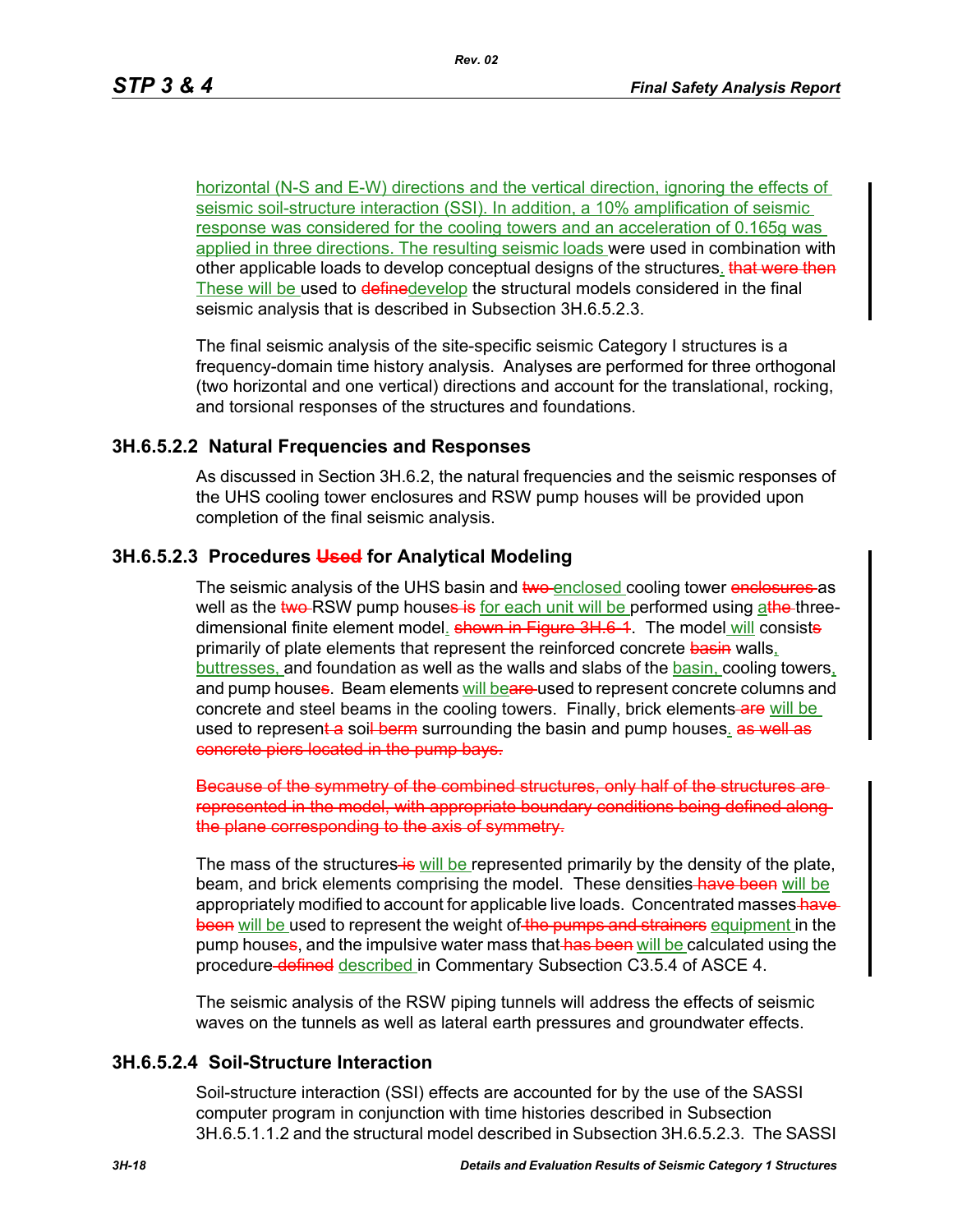analysis addresses the embedment of the structure, groundwater effects, the layering of the soil, and variations of the strain-dependent soil properties.

## **3H.6.5.2.5 Development of In-Structure Response Spectra**

In-structure response spectra are developed as part of the SSI analysis in accordance with RG 1.122. This includes combining the seismic response spectra in all three orthogonal directions by the square-root-of-the-sum-of-the-squares (SRSS) method to define the response spectra in a given direction and the smoothing and broadening of the peaks of the resulting spectra.

# **3H.6.5.2.6 Three Components of Earthquake Motion**

Separate analyses are performed in three orthogonal (two horizontal and one vertical) directions. Total structural responses (accelerations, displacements, and forces) are calculated by combining the co-directional responses in accordance with RG 1.92.

# **3H.6.5.2.7 Combination of Modal Responses**

Since a frequency-domain seismic analysis is performed, there will be no modal responses to be combined.

# **3H.6.5.2.8 Interaction of Non-Category I Structures with Category I SSCs**

There are no non-Category I structures near the site-specific seismic Category I structures. Consequently, there is no interaction between non-Category I and the sitespecific seismic Category I structures.

## **3H.6.5.2.9 Effects of Parameter Variations on Floor Responses**

The soil property variation referred to in Subsection 3H.6.5.2.4 is accounted for in the generation of the floor response spectra (FRS). In addition, the impact of variations in the input parameters to the seismic analysis is accounted for by broadening the FRS in accordance with RG 1.122.

# **3H.6.5.2.10 Use of Equivalent Vertical Static Factors**

Since a separate seismic analysis is performed for the vertical direction, equivalent static factors are not used to define the vertical seismic responses.

# **3H.6.5.2.11 Methods Used to Account for Torsional Effects**

The effect of torsion on the seismic responses is accounted for by the use of a threedimensional model of the structures in the seismic analysis.

The detailed structural analyses are performed using the results from the seismic analysis account for eccentricities of plus and minus 5% in both horizontal directions.

## **3H.6.5.2.12 Comparison of Responses**

Since only a frequency-domain analysis is performed, there will be no comparison of responses.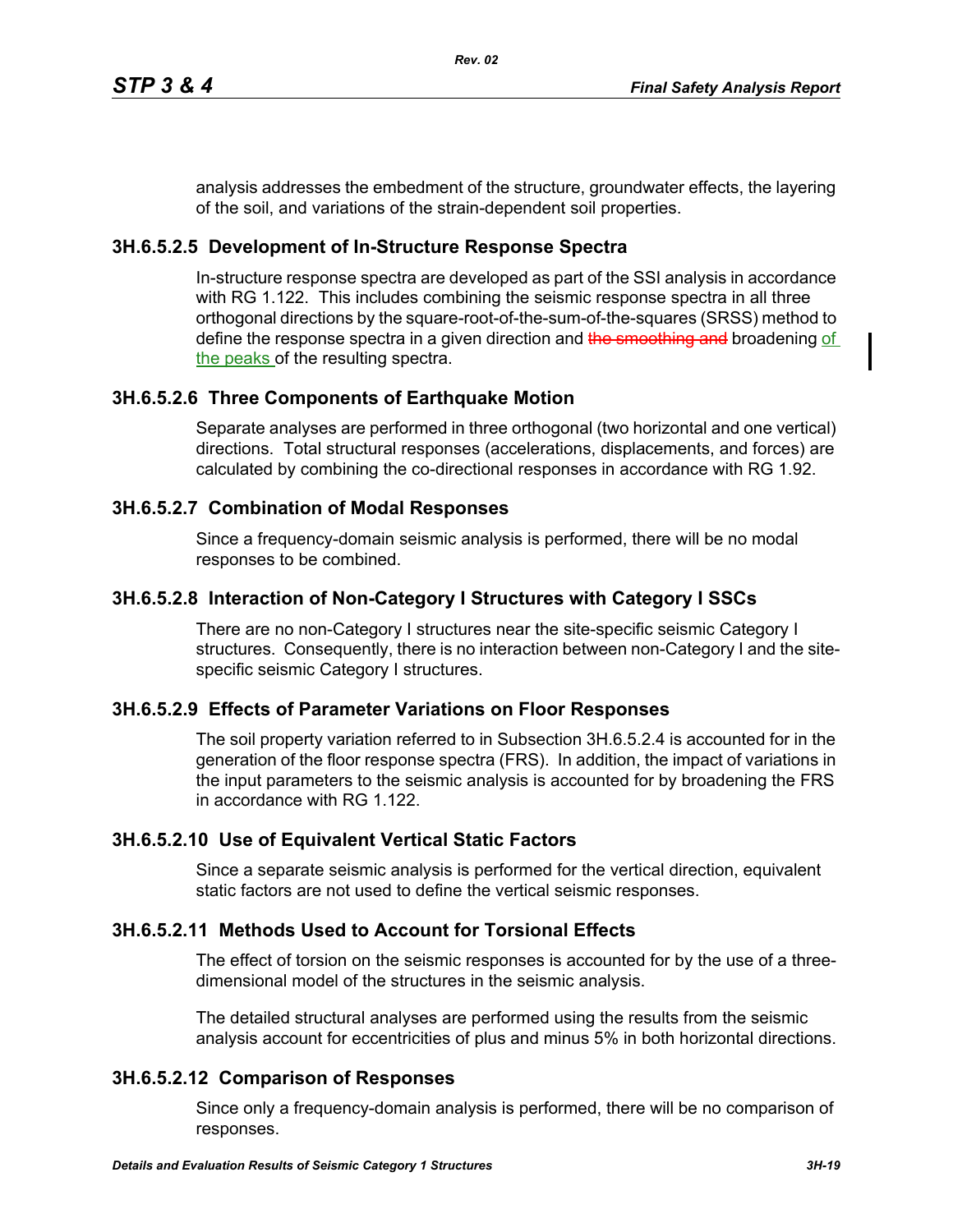# **3H.6.5.2.13 Analysis Procedure for Damping**

The SSI analysis accounts for the structural and soil-damping described in Subsection 3H.6.5.1.2.

## **3H.6.5.2.14 Determination of Seismic Overturning Moments and Sliding Forces for Seismic Category I Structures**

The evaluation of seismic overturning moments and sliding accounts for the simultaneous application of seismic forces in three directions.

## **3H.6.6 Structural Analysis and Design Summary**

#### **3H.6.6.1 Analytical Models**

The structural analysis of the UHS basin, UHS cooling tower enclosures, and RSW pump houses is will be performed using the a three-dimensional finite element model shown in Figure 3H.6-1of the structures with the bricksolid elements representing the soil surrounding the UHS and pump house. berm deleted. A separate model will be developed for use in the evaluation of the RSW piping tunnels and will be described in the FSAR update discussed in Subsection 3H.6.2.

## **3H.6.6.2 Analytical Approach**

#### **3H.6.6.2.1 UHS Basin, UHS Cooling Tower Enclosures, and RSW Pump Houses**

A static analysis is performed on the finite element model shown in Figure 3H.6-4described in Section 3H.6.5.2.3. This analysis considers the following loads, combined in accordance with Subsection 3H.6.4.3.4:

- Dead and live loads on the UHS basin, UHS cooling tower enclosures, and RSW pump houses as specified in Subsection 3H.6.4.3.1, plus the weight of the UHS cooling tower fill, equipment and commodities in the RSW pump house.the RSWpumps, and the RSW strainers.
- Hydrostatic and hydrodynamic (impulsive and convective) loads corresponding to the water in the basin, and on the walls of the UHS basin and cooling towerenclosures, and the piers of the RSW pump houses, and the piers of the UHS basin. These loads are calculated in accordance with Subsection C3.5.4 of ASCE 4.
- At-rest lateral soil pressure on the walls of the UHS basin and RSW pump houses.
- Hydrostatic pressures on the walls of the UHS basin and RSW pump houses due to groundwater.
- **Dynamic lateral soil pressures on the walls of the UHS basin and RSW pump** houses due to an SSE, calculated using the methodology defined in Subsection 3.5.3.2.2 of ASCE 4.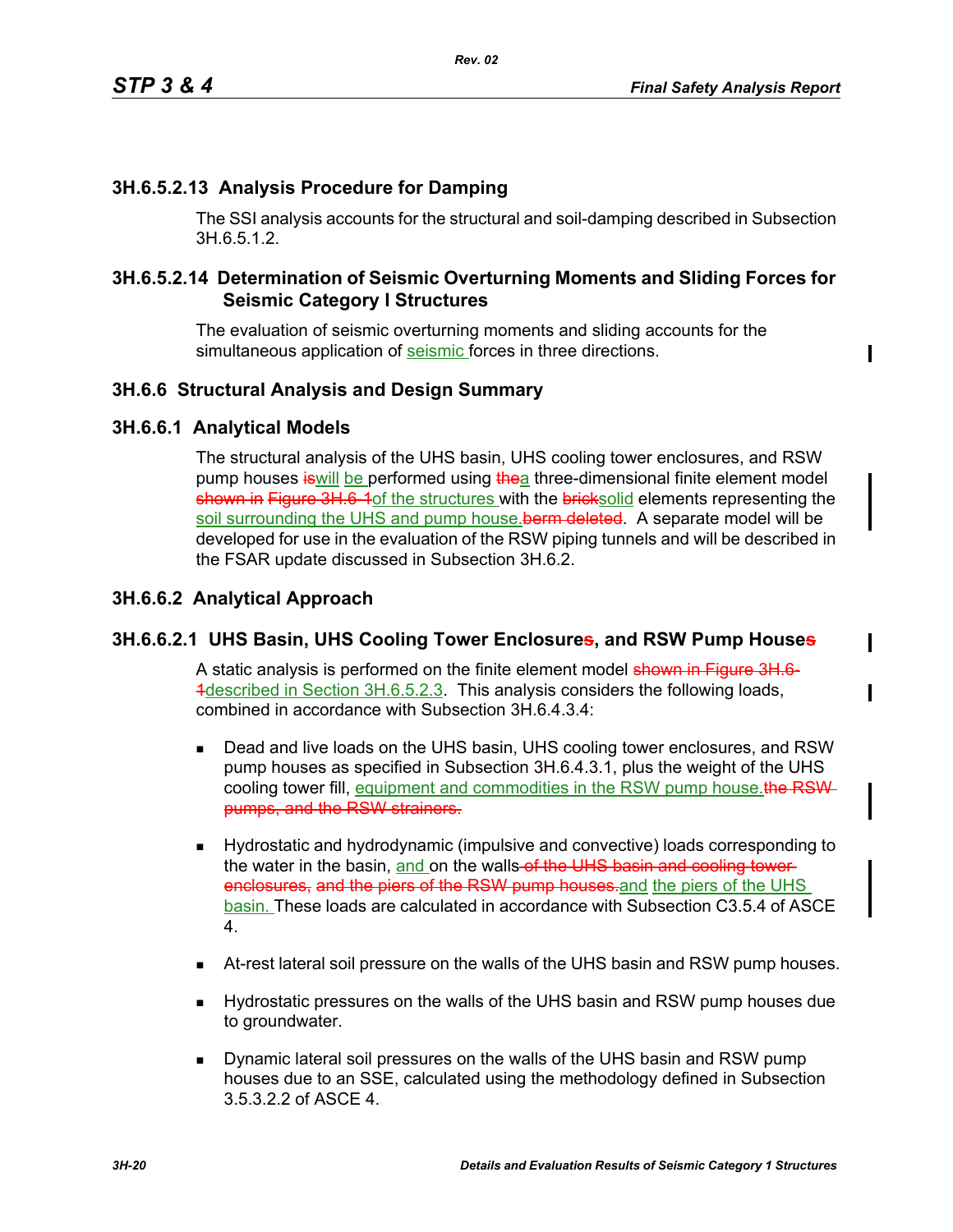- Surcharge pressure of 300 psf (14.4 kPa) applied to the access road surrounding the to the UHS basin and RSW pump houses.
- SSE forces corresponding to the weight of the structures being acted on by the accelerations established by the SSI analysis.
- Wind loads on the UHS basin, UHS cooling tower enclosures, and RSW pump houses calculated as indicated in Subsection 3H.6.4.3.2.
- Tornado wind and pressure loads on the UHS basin, UHS cooling tower enclosures, and RSW pump houses calculated as specified in Subsection 3H.6.4.3.3.1.
- **Dverall global effects of applicable tornado missiles on the UHS basin walls and** cooling tower enclosure walls.

#### **3H.6.6.2.2 RSW Piping Tunnels**

A static analysis is performed on the finite element model of the RSW piping tunnels. This analysis considers the loads identified below, combined in accordance with Subsection 3H.6.4.3.4. In addition, SSE forces created in the tunnel walls due to the passage of seismic waves through the soil are considered.

- Dead load of the tunnel walls and the soil above the tunnel.
- Live load of 9.6 kPa applied to the floor of the tunnels.
- At-rest lateral soil pressure on the tunnel walls.
- Hydrostatic pressures on the tunnel walls due to groundwater.
- Dynamic lateral soil pressures on the tunnel walls due to an SSE calculated using the methodology defined in Subsection 3.5.3.2.2 of ASCE 4.
- Surcharge pressure of 23.9 kPa applied to the ground above the tunnels.
- SSE forces corresponding to the weight of the tunnels being acted on by the accelerations established by the SSI analysis.

#### **3H.6.6.3 Structural Design**

The strength design criteria defined in ACI 349 as supplemented by RG 1.142 as well as ACI 350, is used to design the reinforced concrete elements making up the UHS basin and cooling tower enclosures as well as the RSW pump houses and piping tunnels. Concrete with a compressive strength of 27.6 MPa and reinforcing steel with a yield strength of 414 MPa are considered in the design.

#### **3H.6.6.4 Foundations**

The UHS basin, UHS cooling tower enclosures, and RSW pump houses common foundation. This foundation consists of a reinforced concrete mat supported

*Rev. 02*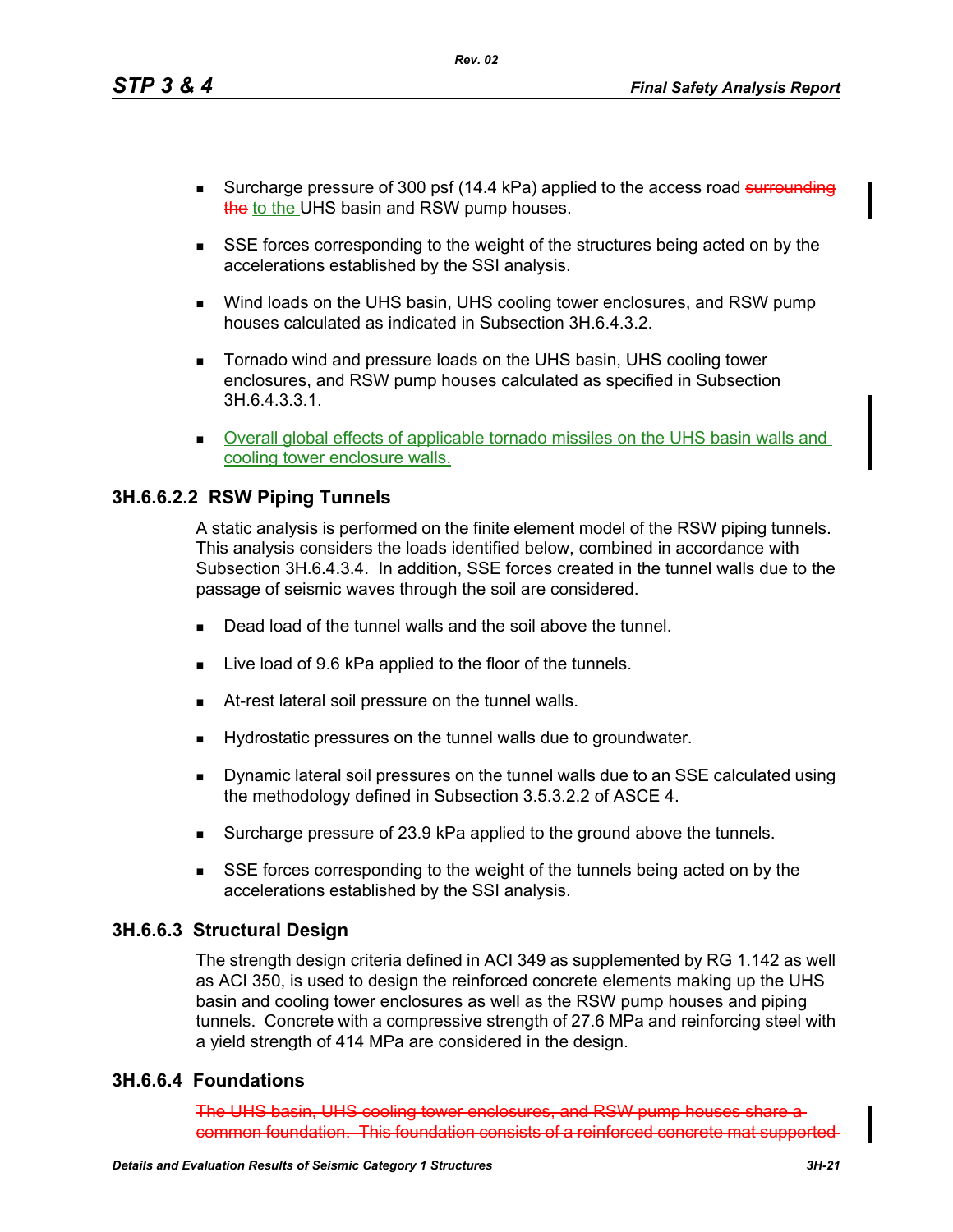$\mathbf I$ 

on undisturbed soil or engineered structural backfill material. The foundations for the UHS basin, cooling towers, and pump house consist of a reinforced concrete mat supported on undisturbed soil or engineered structural backfill material. The RSW piping tunnels, which extend from each pump house to the corresponding control building, are provided with flexible connections at the building interfaces that prevent any potential movement of the buildings from creating forces or moments in the tunnels.

The loads and load combinations considered in the design of the common foundation mat are as defined in Subsection 3H.6.4.3. The design is in accordance with the strength design criteria defined in ACI 349 as supplemented by RG 1.142 as well as ACI 350, and will consider concrete with a compressive strength of 27.6 MPa and reinforcing steel with a yield strength of 420 MPa414 MPa.

To prevent seepage of water through the common foundation or through the walls of the basin and pump houses, a chemical waterproofing agent is applied to the exposed concrete surface of the mudmat. In addition, a waterproof membrane installed on the walls up to one foot below grade, with a water proof coating being applied from that level up to the flood level. While, as indicated in FSAR Subsection 3.8.6.1, the waterproofing of the mudmat will not reduce the ability of the foundation to transfer horizontal shear forces to the underlying soil, the waterproof membrane will protect the walls from any possible deleterious effects from aggressive groundwater. To prevent seepage of groundwater into the tunnels, a waterproof membrane is used.

#### **3H.6.6.5 Stability Evaluations**

As discussed in Subsection 3H.6.2, the factors of safety of the combined UHS basin-UHS cooling tower enclosures, and RSW pump houses, and RSW Piping tunnel against sliding, overturning, and flotation will be provided in a FSAR update upon completion of the final seismic analysis.

#### **3H.6.6.6 References**

- 3H.6-1 3H.6-1US Department of Army, Fundamentals of Protective Design for Conventional Weapons, TM 5-855-1, November 1986.
- 3H.6-2 3H.6-2 Design of Structures for Missile Impact." BC-TOP-9A, Rev. 2, September 1974.